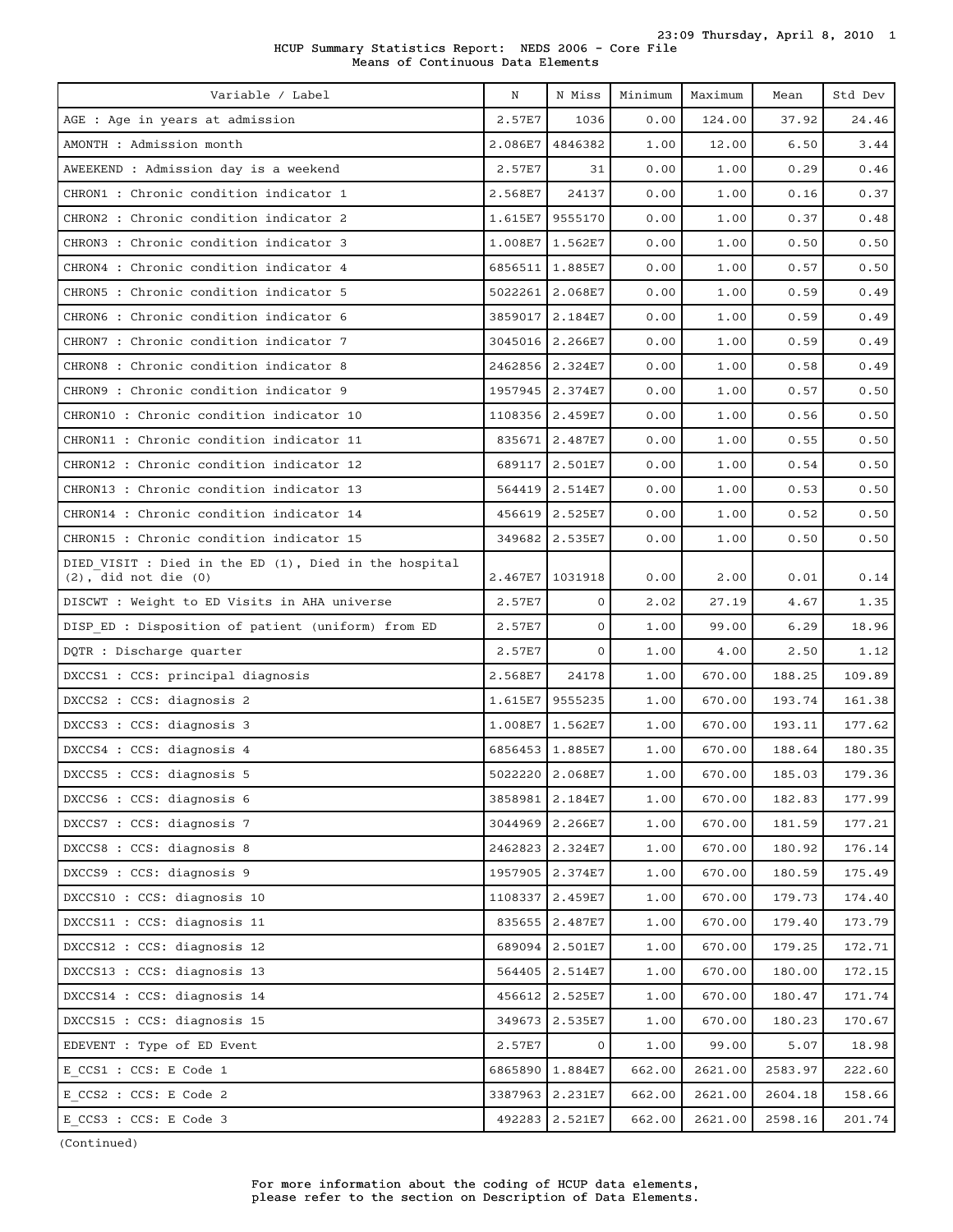23:09 Thursday, April 8, 2010 2

HCUP Summary Statistics Report: NEDS 2006 - Core File Means of Continuous Data Elements

| Variable / Label                                                                                  | N       | N Miss   | Minimum  | Maximum             | Mean     | Std Dev  |
|---------------------------------------------------------------------------------------------------|---------|----------|----------|---------------------|----------|----------|
| E CCS4 : CCS: E Code 4                                                                            | 37272   | 2.567E7  | 662.00   | 2621.00             | 2568.61  | 312.67   |
| FEMALE : Indicator of sex                                                                         | 2.57E7  | 2865     | 0.00     | 1.00                | 0.55     | 0.50     |
| HOSP ED : HCUP ED hospital identifier                                                             | 2.57E7  | $\Omega$ |          | 10001.00   40438.00 | 25680.14 | 9829.21  |
| HOSP REGION : Region of hospital                                                                  | 2.57E7  | $\Omega$ | 1.00     | 4.00                | 2.54     | 0.98     |
| INTENT SELF HARM : Intentional self harm indicated on<br>the record (by diagnosis and/or E codes) | 2.57E7  | $\Omega$ | 0.00     | 1.00                | 0.01     | 0.08     |
| NDX : Number of diagnoses on this record                                                          | 2.57E7  | $\Omega$ | 0.00     | 31.00               | 3.11     | 3.05     |
| NECODE : Number of E codes on this record                                                         | 2.57E7  | $\Omega$ | 0.00     | 10.00               | 0.42     | 0.77     |
| NEDS STRATUM : Stratum used to sample hospital                                                    | 2.57E7  | $\Omega$ | 10100.00 | 49810.00            | 26662.98 | 10412.51 |
| PAY1 : Primary expected payer (uniform)                                                           | 2.561E7 | 92461    | 1.00     | 6.00                | 2.72     | 1.28     |
| PAY2 : Secondary expected payer (uniform)                                                         | 5517799 | 2.018E7  | 1.00     | 6.00                | 3.09     | 1.21     |
| PL NCHS2006 : Patient Location: NCHS Urban-Rural Code<br>(V2006)                                  | 2.555E7 | 150895   | 1.00     | 6.00                | 2.80     | 1.53     |
| TOTCHG ED : Total charge for ED services                                                          | 2.039E7 | 5309547  | 25.00    | 49988.00            | 1333.60  | 1922.94  |
| YEAR : Calendar year                                                                              | 2.57E7  | $\Omega$ | 2006.00  | 2006.00             | 2006.00  | 0.00     |
| ZIPINC QRTL : Median household income national quartile<br>for patient ZIP Code                   | 2.512E7 | 579100   | 1.00     | 4.00                | 2.31     | 1.10     |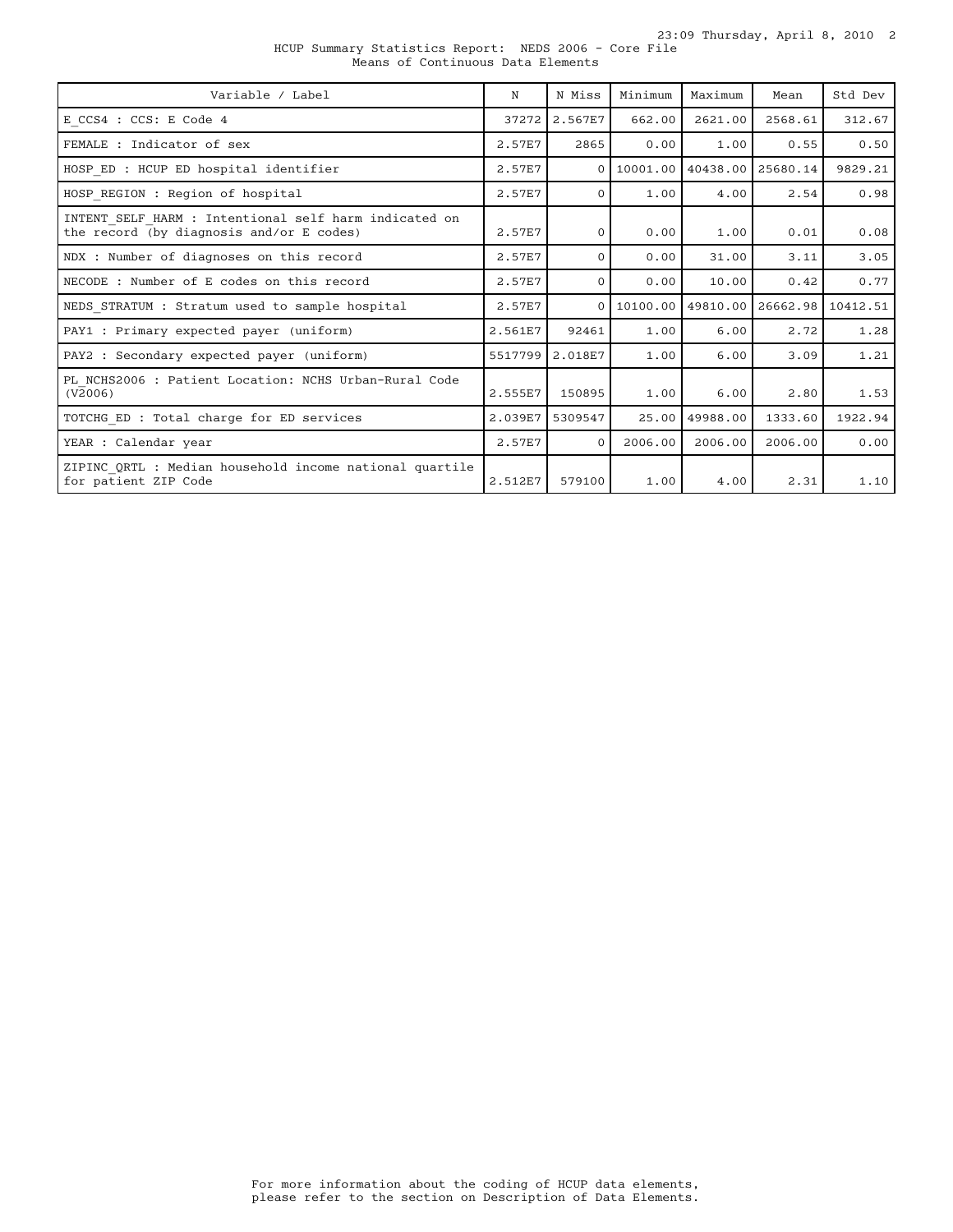#### HCUP Summary Statistics Report: NEDS 2006 - Core File Frequency Distribution for AGE

|     |           | Percent<br>оf |
|-----|-----------|---------------|
| AGE | Frequency | Total         |
|     | 174       | 0.00          |
| C   | 862       | 0.00          |
| 0   | 757594    | 2.95          |
| 1   | 642493    | 2.50          |
| 2   | 454180    | 1.77          |
| 3   | 352461    | 1.37          |
| 4   | 295782    | 1.15          |
| 5   | 273067    | 1.06          |
| 6   | 242576    | 0.94          |
| 7   | 214460    | 0.83          |
| 8   | 201367    | 0.78          |
| 9   | 194176    | 0.76          |
| 10  | 193759    | 0.75          |
| 11  | 198041    | 0.77          |
| 12  | 206301    | 0.80          |
| 13  | 221863    | 0.86          |
| 14  | 246524    | 0.96          |
| 15  | 277152    | 1.08          |
| 16  | 312928    | 1.22          |
| 17  | 348517    | 1.36          |
| 18  | 421607    | 1.64          |
| 19  | 434955    | 1.69          |
| 20  | 450548    | 1.75          |
| 21  | 457055    | 1.78          |
| 22  | 444814    | 1.73          |
| 23  | 449200    | 1.75          |
| 24  | 445704    | 1.73          |
| 25  | 441793    | 1.72          |
| 26  | 431776    | 1.68          |
| 27  | 409686    | 1.59          |
| 28  | 389925    | 1.52          |
| 29  | 373546    | 1.45          |
| 30  | 352550    | 1.37          |
| 31  | 349267    | 1.36          |
| 32  | 339310    | 1.32          |
| 33  | 339287    | 1.32          |
| 34  | 348974    | 1.36          |
| 35  | 370029    | 1.44          |
| 36  | 356899    | 1.39          |
| 37  | 344858    | 1.34          |
| 38  | 336153    | 1.31          |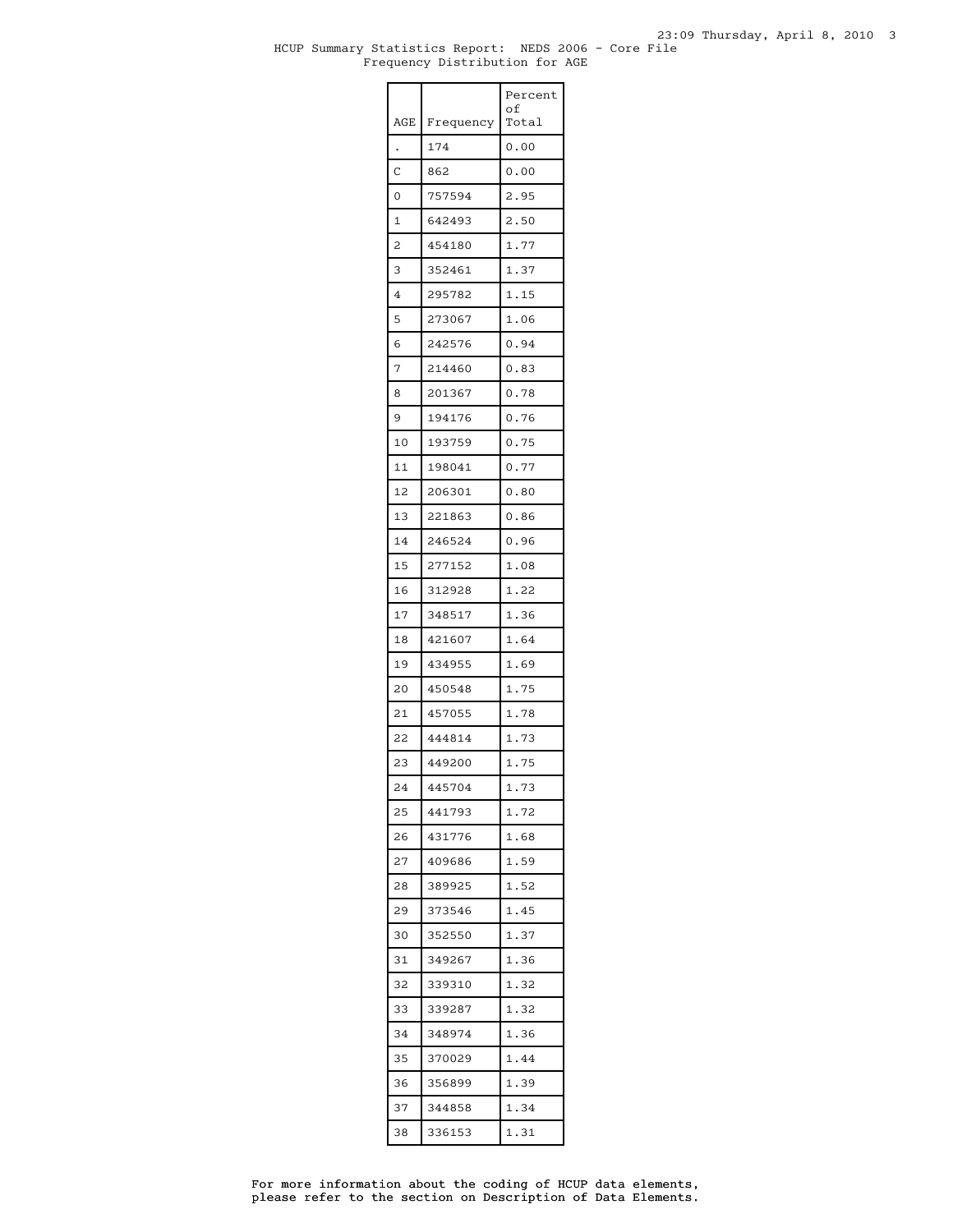|     |           | Percent<br>οf |
|-----|-----------|---------------|
| AGE | Frequency | Total         |
| 39  | 339510    | 1.32          |
| 40  | 348452    | 1.36          |
| 41  | 362420    | 1.41          |
| 42  | 369343    | 1.44          |
| 43  | 365057    | 1.42          |
| 44  | 361615    | 1.41          |
| 45  | 360297    | 1.40          |
| 46  | 352664    | 1.37          |
| 47  | 342706    | 1.33          |
| 48  | 335740    | 1.31          |
| 49  | 329707    | 1.28          |
| 50  | 314233    | 1.22          |
| 51  | 300734    | 1.17          |
| 52  | 288826    | 1.12          |
| 53  | 272669    | 1.06          |
| 54  | 260807    | 1.01          |
| 55  | 247903    | 0.96          |
| 56  | 239528    | 0.93          |
| 57  | 235343    | 0.92          |
| 58  | 234001    | 0.91          |
| 59  | 237827    | 0.93          |
| 60  | 193831    | 0.75          |
| 61  | 189026    | 0.74          |
| 62  | 189859    | 0.74          |
| 63  | 195040    | 0.76          |
| 64  | 177933    | 0.69          |
| 65  | 177503    | 0.69          |
| 66  | 170709    | 0.66          |
| 67  | 169030    | 0.66          |
| 68  | 167490    | 0.65          |
| 69  | 163915    | 0.64          |
| 70  | 164497    | 0.64          |
| 71  | 165497    | 0.64          |
| 72  | 161099    | 0.63          |
| 73  | 163735    | 0.64          |
| 74  | 167221    | 0.65          |
| 75  | 169942    | 0.66          |
| 76  | 175032    | 0.68          |
| 77  | 174455    | 0.68          |
| 78  | 177225    | 0.69          |
| 79  | 177886    | 0.69          |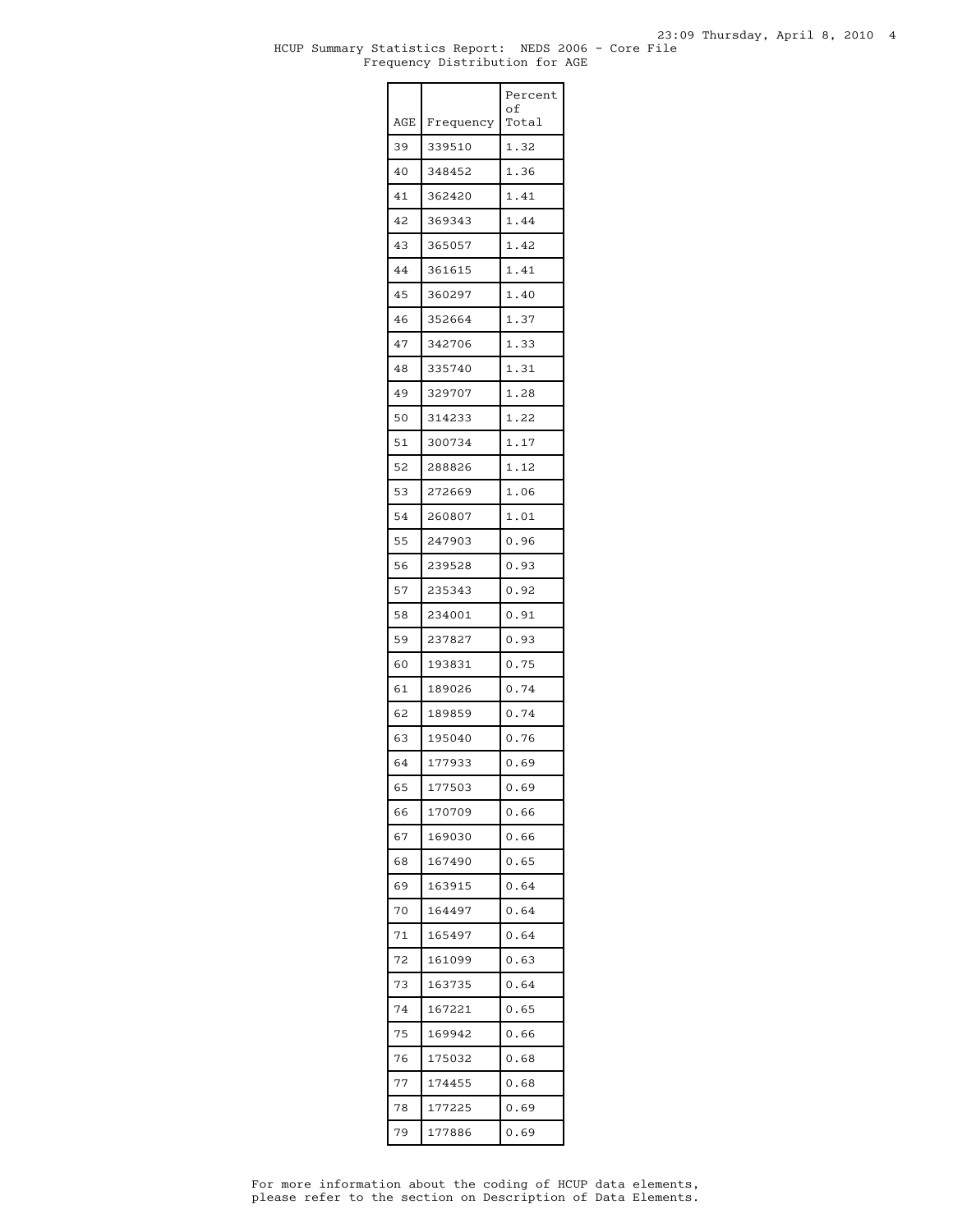|            |                  | Percent<br>οf |
|------------|------------------|---------------|
| <b>AGE</b> | Frequency        | Total         |
| 80         | 173916           | 0.68          |
| 81         | 175039           | 0.68          |
| 82         | 170640           | 0.66          |
| 83         | 163242           | 0.64          |
| 84         | 157934           | 0.61          |
| 85         | 147788           | 0.57          |
| 86         | 133532           | 0.52          |
| 87         | 114850           | 0.45          |
| 88         | 105655           | 0.41          |
| 89         | 90249            | 0.35          |
| 90         | 77402            | 0.30          |
| 91         | 66399            | 0.26          |
| 92         | 54745            | 0.21          |
| 93         | 43630            | 0.17          |
| 94         | 33607            | 0.13          |
| 95         | 24947            | 0.10          |
| 96         | 18300            | 0.07          |
| 97         | 13105            | 0.05          |
| 98         | 8907             | 0.03          |
| 99         | 5809             | 0.02          |
| 100        | 3764             | 0.01          |
| 101        | 2185             | 0.01          |
| 102        | 1410             | 0.01          |
| 103        | 813              | 0.00          |
| 104        | 517              | 0.00          |
| 105        | 607              | 0.00          |
| 106        | 796              | 0.00          |
| 107        | 76               | 0.00          |
| 108        | 25               | 0.00          |
| 109        | 17               | 0.00          |
| 110        | 23               | 0.00          |
| 111        | $\lt =$<br>10    | $*$ .**       |
| 112        | $\leq$ $=$<br>10 | $*$ $*$       |
| 114        | 10<br>$\lt =$    | $*$ .**       |
| 115        | 10<br>$\lt =$    | $*$ .**       |
| 116        | 78               | 0.00          |
| 117        | $\leq$<br>10     | $*$ .**       |
| 118        | 15               | 0.00          |
| 119        | $\leq$ $=$<br>10 | $*$ , $*$     |
| 120        | 25               | 0.00          |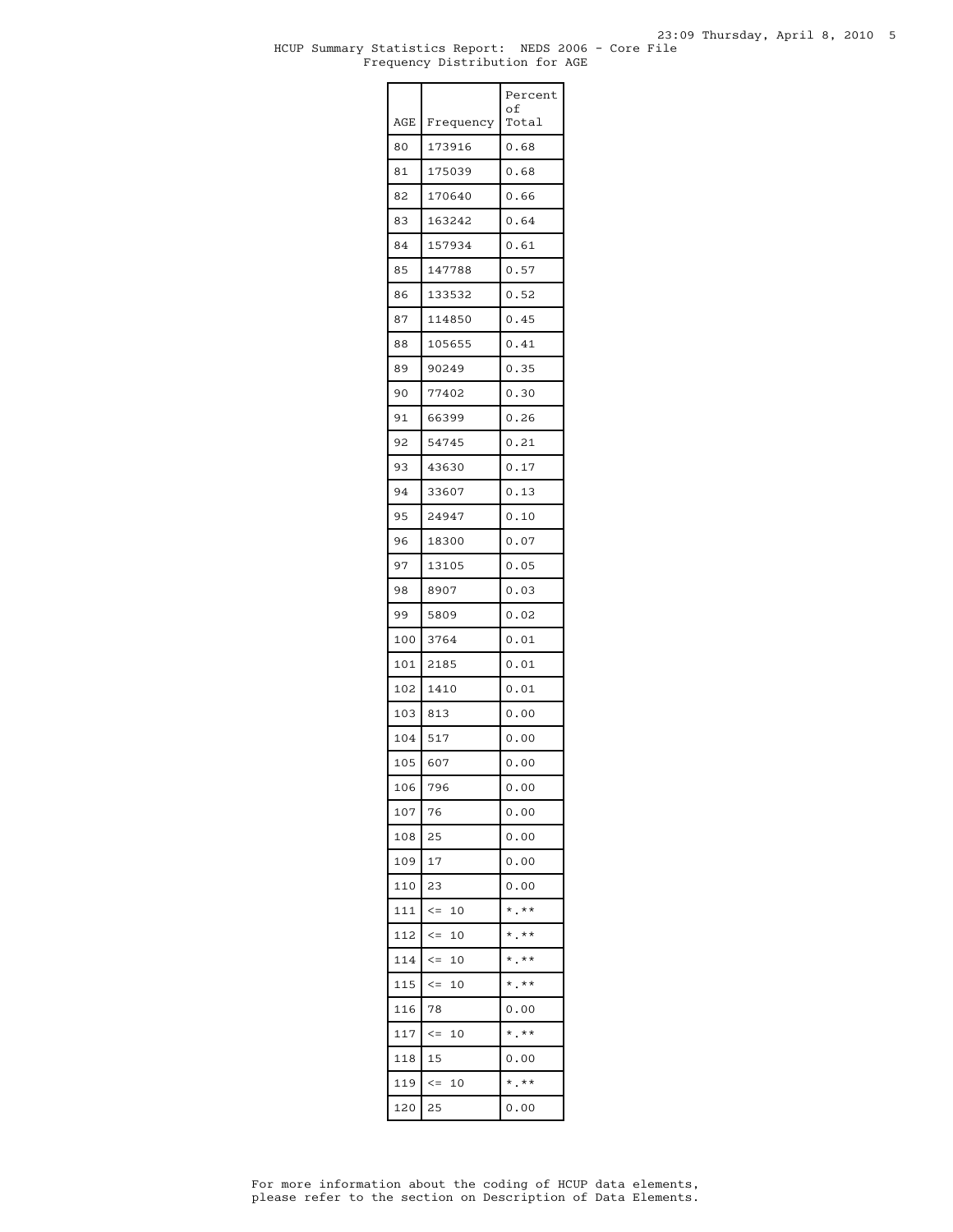### HCUP Summary Statistics Report: NEDS 2006 - Core File Frequency Distribution for AGE

| AGE Frequency   | Percent<br>οf<br>Total |
|-----------------|------------------------|
| $122$ $\le$ 10  | $*$ $*$                |
| $124$ $\leq$ 10 | * **                   |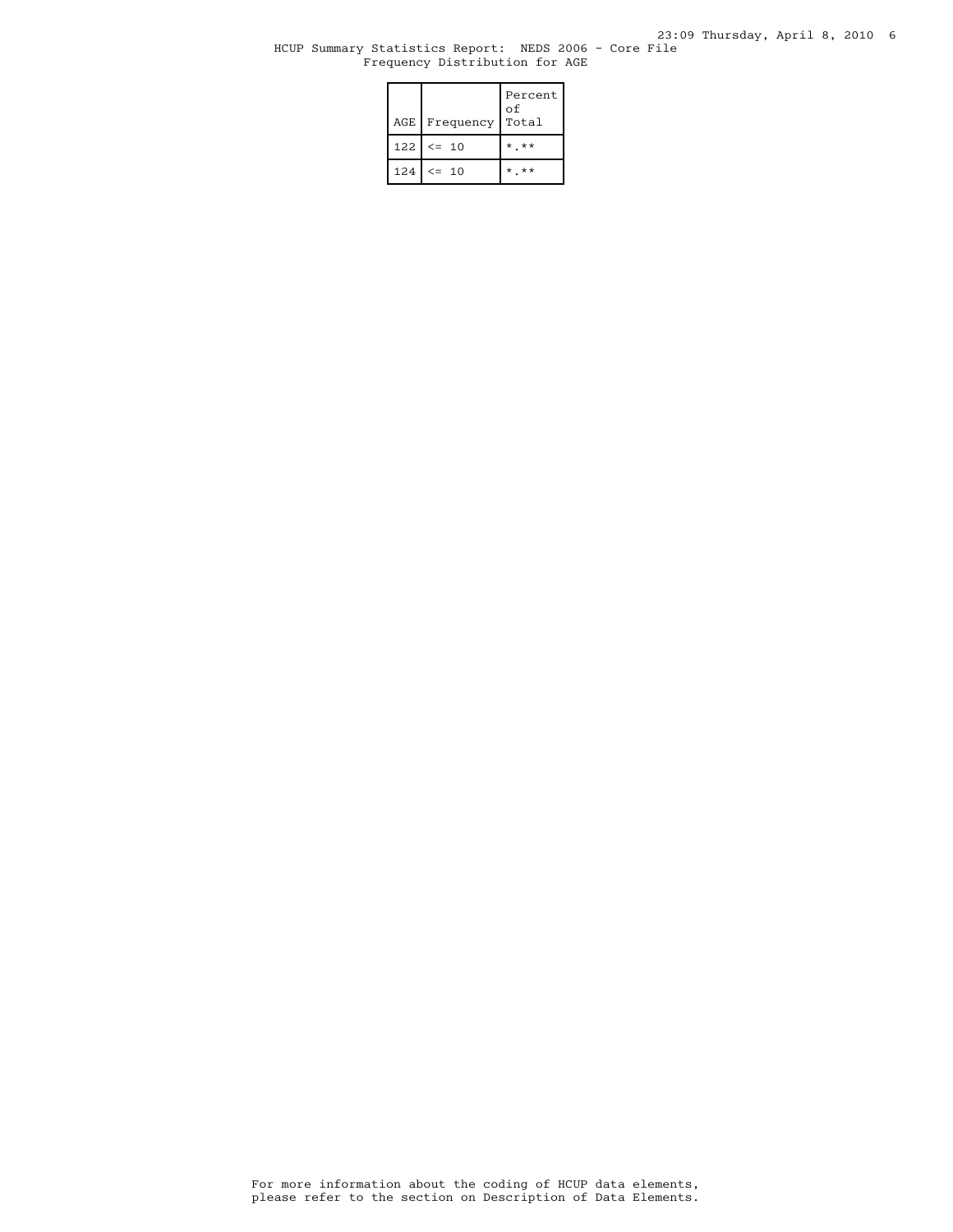#### HCUP Summary Statistics Report: NEDS 2006 - Core File Frequency Distribution for AMONTH

| <b>AMONTH</b>        | Frequency | Percent<br>of<br>Total |
|----------------------|-----------|------------------------|
| Missing<br>$\cdot$ : | 4846382   | 18.86                  |
| 1: January           | 1745672   | 6.79                   |
| 2: February          | 1620836   | 6.31                   |
| 3: March             | 1802959   | 7.01                   |
| 4: April             | 1731094   | 6.74                   |
| 5:<br>May            | 1800324   | 7.00                   |
| $6:$ June            | 1702743   | 6.62                   |
| 7: July              | 1811070   | 7.05                   |
| 8:<br>August         | 1765572   | 6.87                   |
| 9: September         | 1714417   | 6.67                   |
| 10:<br>October       | 1720981   | 6.70                   |
| 11: November         | 1665417   | 6.48                   |
| 12: December         | 1775130   | 6.91                   |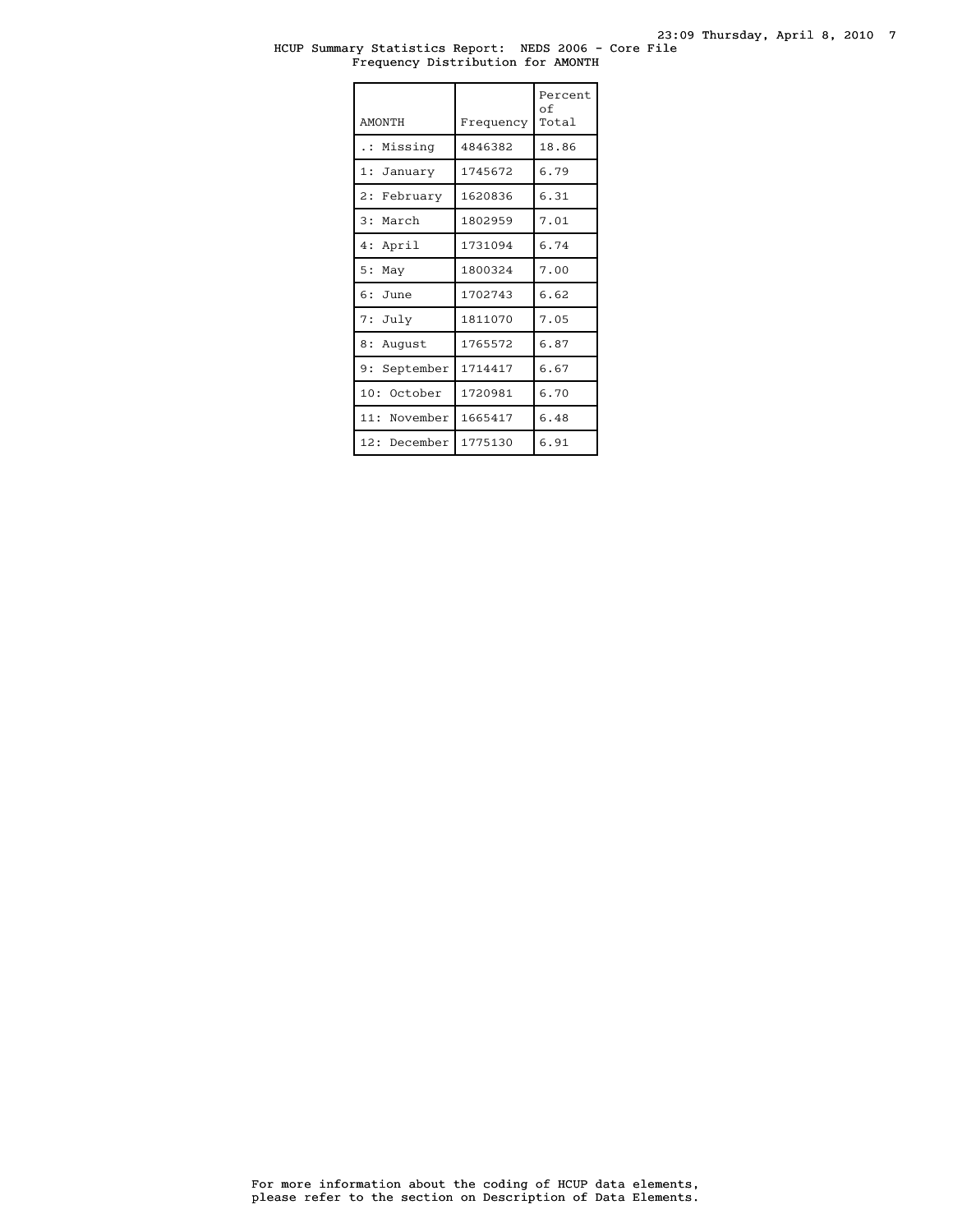### HCUP Summary Statistics Report: NEDS 2006 - Core File Frequency Distribution for AWEEKEND

| AWEEKEND           | Frequency | Percent<br>оf<br>Total |
|--------------------|-----------|------------------------|
| .: Missing         | 31        | 0.00                   |
| 0: Monday-Friday   | 18140745  | 70.58                  |
| 1: Saturday-Sunday | 7561821   | 29.42                  |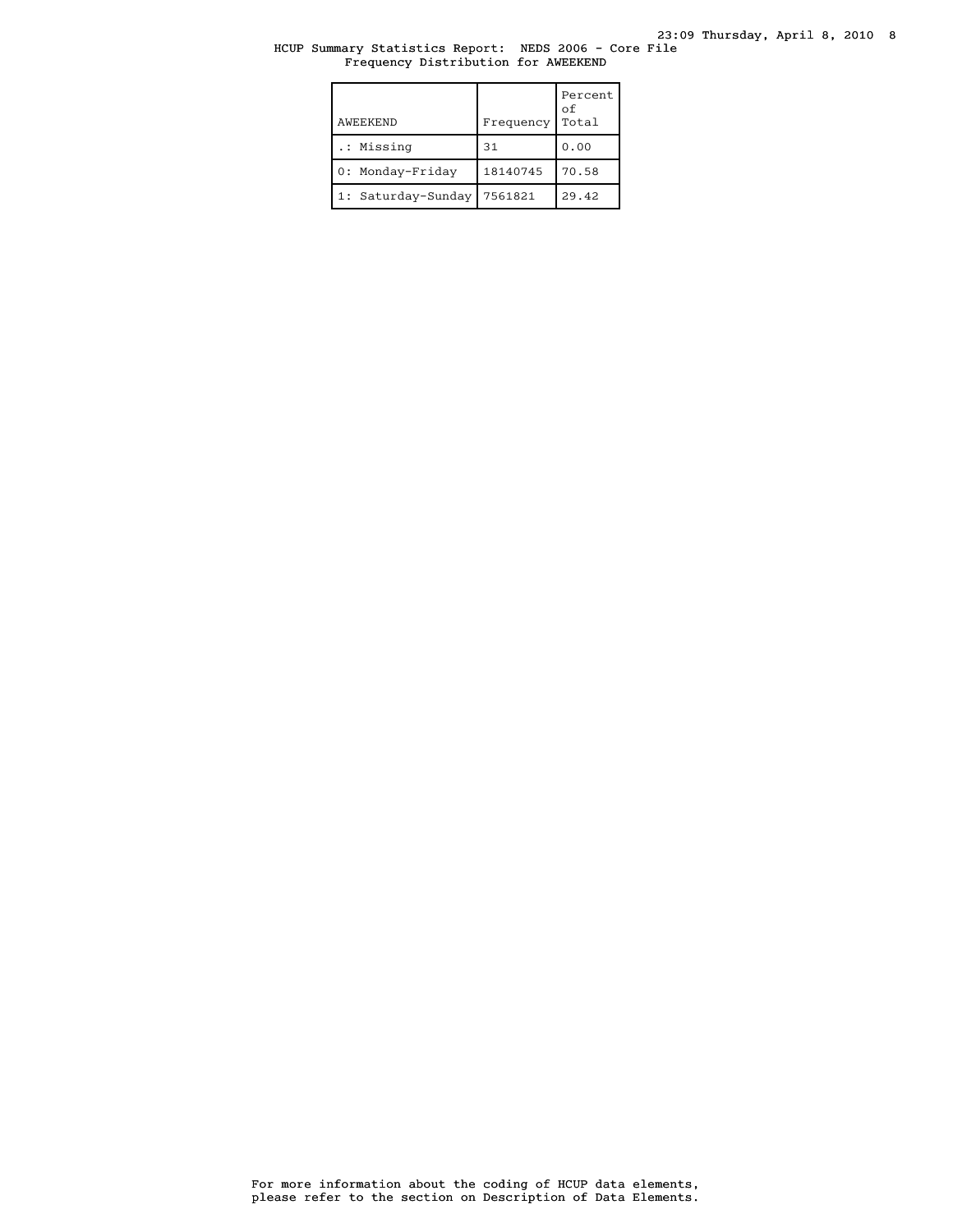### HCUP Summary Statistics Report: NEDS 2006 - Core File Frequency Distribution for CHRON1

| CHRON1                            | Frequency | Percent<br>οf<br>Total |
|-----------------------------------|-----------|------------------------|
| .: Missing                        | 8860      | 0.03                   |
| .A: Invalid code                  | 15028     | 0.06                   |
| .C: Inconsistent code             | 249       | 0.00                   |
| 0: Non-chronic condition 21604393 |           | 84.06                  |
| 1: Chronic condition              | 4074067   | 15.85                  |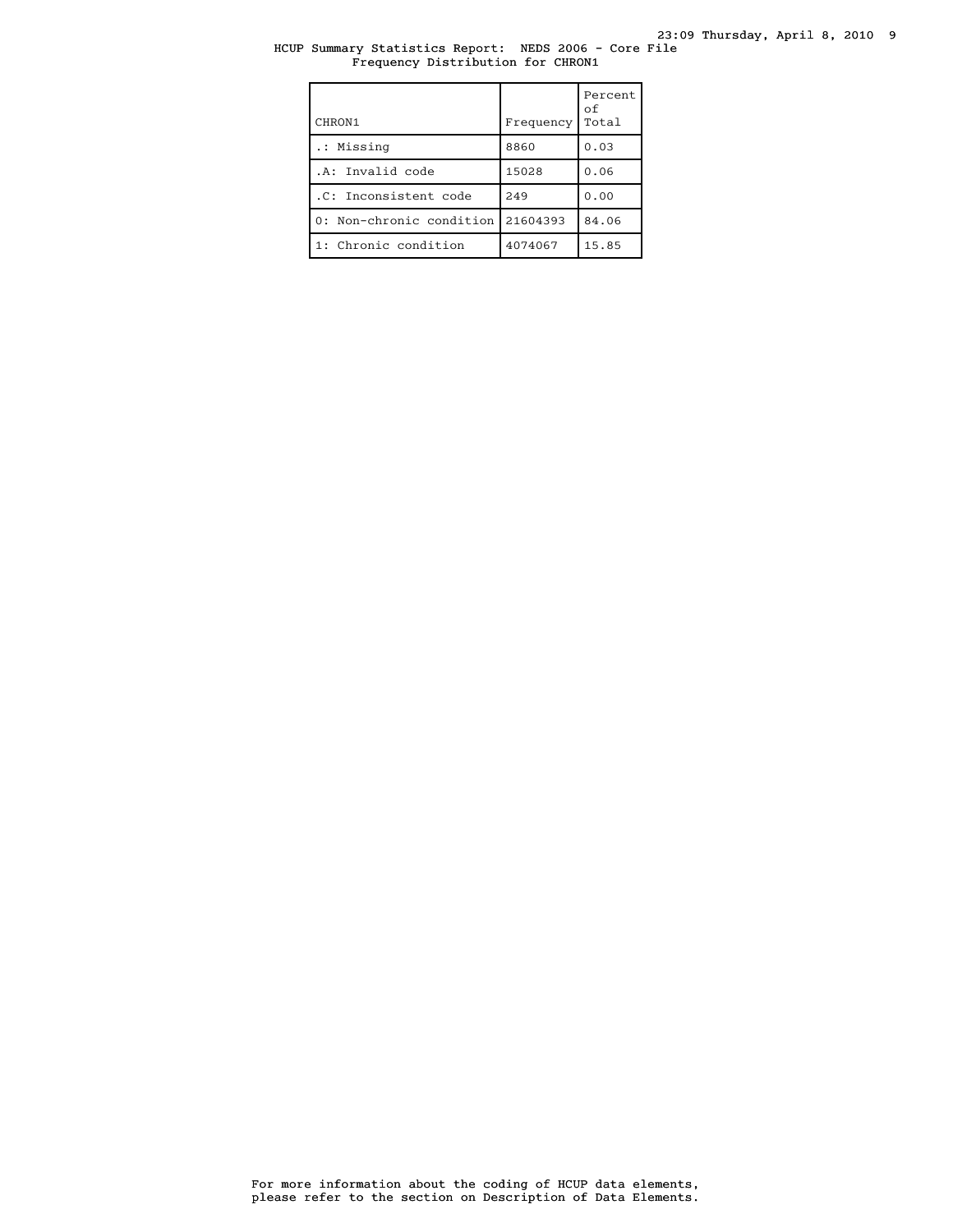# HCUP Summary Statistics Report: NEDS 2006 - Core File Frequency Distribution for DIED\_VISIT

| DIED VISIT              | Frequency | Percent<br>оf<br>Total |
|-------------------------|-----------|------------------------|
| .: Missing              | 1031918   | 4.01                   |
| 0: Did not die          | 24511579  | 95.37                  |
| 1: Died in the ED       | 39081     | 0.15                   |
| 2: Died in the hospital | 120019    | 0.47                   |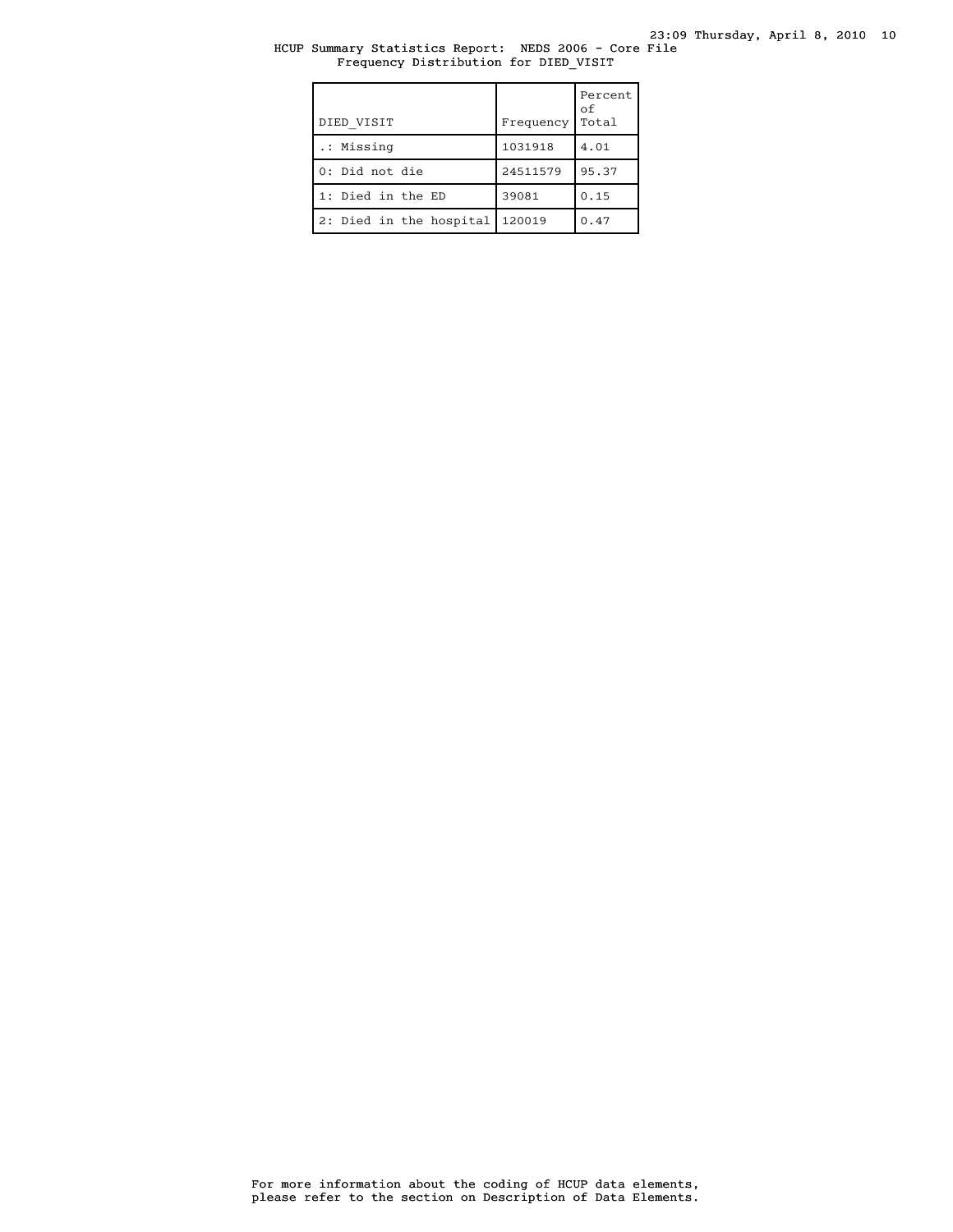# HCUP Summary Statistics Report: NEDS 2006 - Core File Frequency Distribution for DISCWT

| <b>DISCWT</b>      | Frequency | Percent<br>n t<br>Total |
|--------------------|-----------|-------------------------|
| Non-blank 25702597 |           | 100.00                  |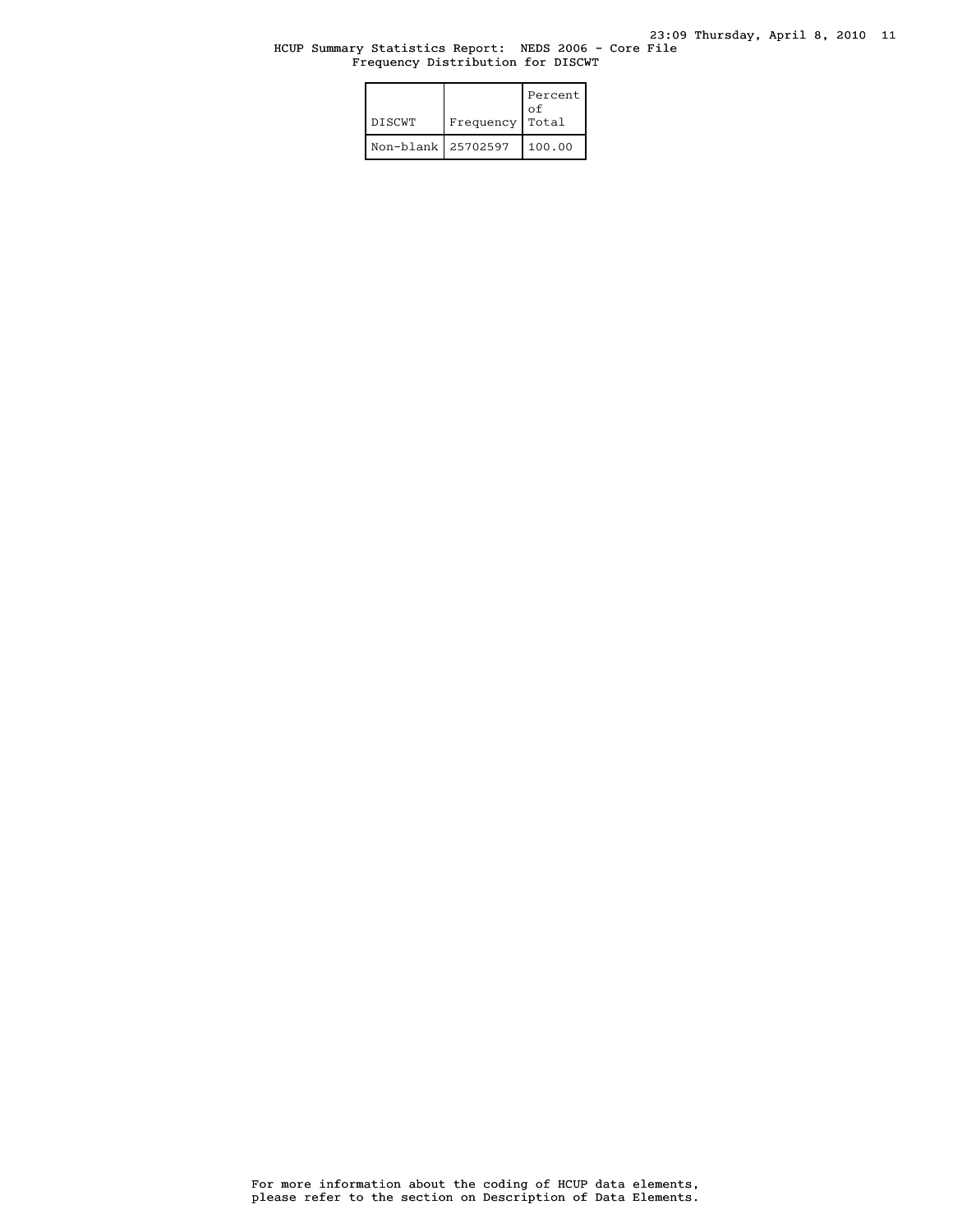|  |  | HCUP Summary Statistics Report: NEDS 2006 - Core File |  |  |  |
|--|--|-------------------------------------------------------|--|--|--|
|  |  | Frequency Distribution for DISP ED                    |  |  |  |

| DISP ED                                                | Frequency | Percent<br>of<br>Total |
|--------------------------------------------------------|-----------|------------------------|
| 1: Routine                                             | 19695691  | 76.63                  |
| 2: Transfer: short-term hospital                       | 245882    | 0.96                   |
| 5: Transfer: other type of facility                    | 364315    | 1.42                   |
| 6: Home health care                                    | 11707     | 0.05                   |
| 7: Against medical advice                              | 347310    | 1.35                   |
| 9: Admitted as an inpatient to this hospital           | 3970365   | 15.45                  |
| 20: Died in ED                                         | 39081     | 0.15                   |
| 98: Not admitted to this hospital, destination unknown | 1028021   | 4.00                   |
| 99: Discharged alive, destination unknown              | 225       | 0.00                   |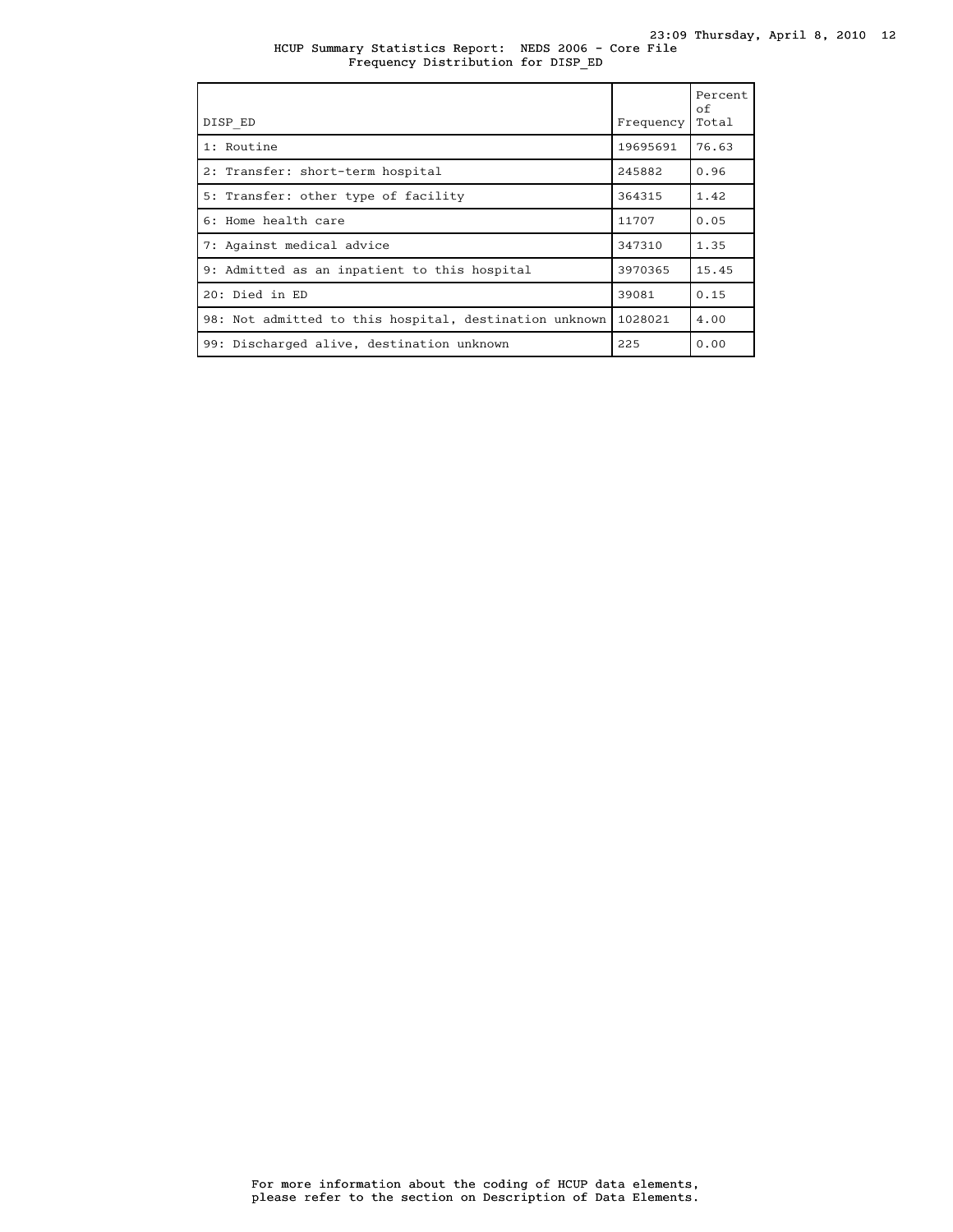# HCUP Summary Statistics Report: NEDS 2006 - Core File Frequency Distribution for DQTR

| DOTR              | Frequency | Percent<br>оf<br>Total |
|-------------------|-----------|------------------------|
| 1: First quarter  | 6409302   | 24.94                  |
| 2: Second quarter | 6435878   | 25.04                  |
| 3: Third quarter  | 6479192   | 25.21                  |
| 4: Fourth quarter | 6378225   | 24.82                  |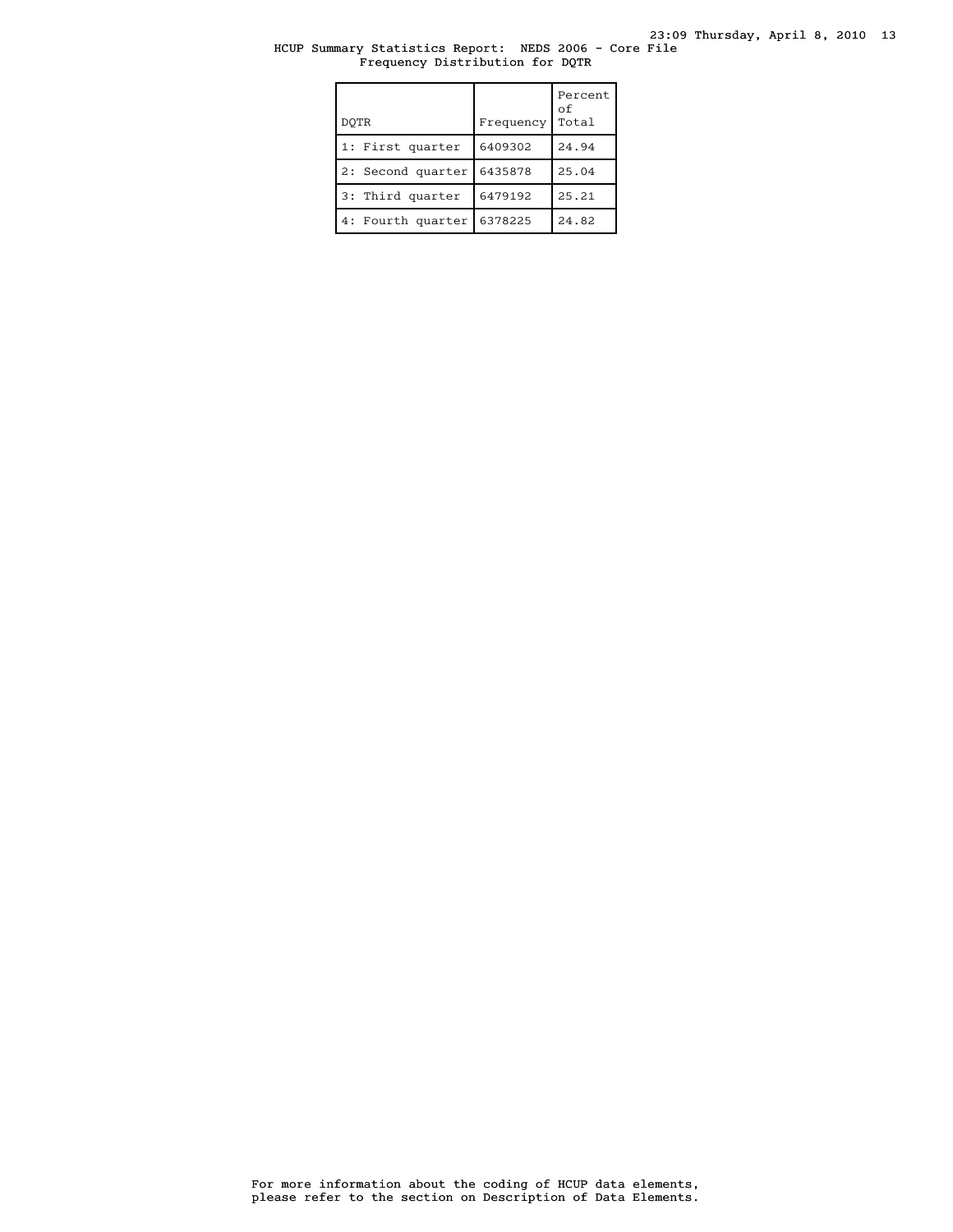# HCUP Summary Statistics Report: NEDS 2006 - Core File Frequency Distribution for DX1

| DX1                    | Frequency | Percent<br>οf<br>Total |
|------------------------|-----------|------------------------|
| Blank                  | 8860      | 0.03                   |
| Valid DX               | 25678460  | 99.91                  |
| Inconsistent DX (incn) | 249       | 0.00                   |
| Invalid DX (invl)      | 15028     | 0.06                   |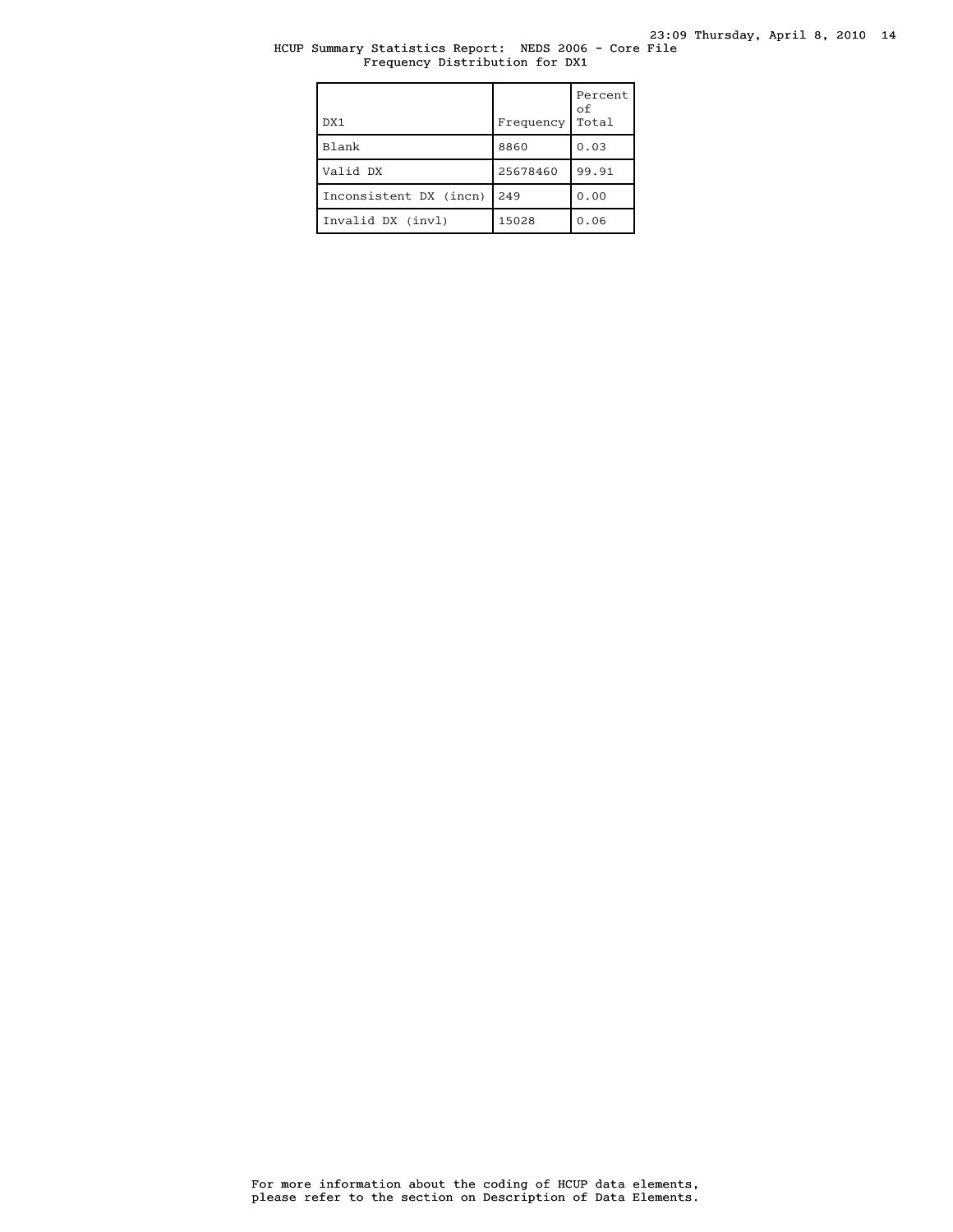| DXCCS1                                                    | Frequency | Percent<br>оf<br>Total |
|-----------------------------------------------------------|-----------|------------------------|
| .: Missing                                                | 8901      | 0.03                   |
| A: Invalid diagnosis                                      | 15028     | 0.06                   |
| C: Inconsistent                                           | 249       | 0.00                   |
| 1: Tuberculosis                                           | 1277      | 0.00                   |
| 2: Septicemia (except in labor)                           | 115475    | 0.45                   |
| 3: Bacterial infection; unspecified site                  | 9504      | 0.04                   |
| 4: Mycoses                                                | 64742     | 0.25                   |
| 5: HIV infection                                          | 16278     | 0.06                   |
| 6: Hepatitis                                              | 7398      | 0.03                   |
| 7: Viral infection                                        | 314604    | 1.22                   |
| 8: Other infections; including parasitic                  | 31694     | 0.12                   |
| 9: Sexually transmitted infections (not HIV or hepatitis) | 8545      | 0.03                   |
| 10: Immunizations and screening for infectious disease    | 28565     | 0.11                   |
| 11: Cancer of head and neck                               | 2088      | 0.01                   |
| 12: Cancer of esophagus                                   | 1333      | 0.01                   |
| 13: Cancer of stomach                                     | 2170      | 0.01                   |
| 14: Cancer of colon                                       | 7529      | 0.03                   |
| 15: Cancer of rectum and anus                             | 2416      | 0.01                   |
| 16: Cancer of liver and intrahepatic bile duct            | 2060      | 0.01                   |
| 17: Cancer of pancreas                                    | 3832      | 0.01                   |
| 18: Cancer of other GI organs; peritoneum                 | 1641      | 0.01                   |
| 19: Cancer of bronchus; lung                              | 17808     | 0.07                   |
| 20: Cancer; other respiratory and intrathoracic           | 235       | 0.00                   |
| 21: Cancer of bone and connective tissue                  | 850       | 0.00                   |
| 22: Melanomas of skin                                     | 234       | 0.00                   |
| 23: Other non-epithelial cancer of skin                   | 502       | 0.00                   |
| 24: Cancer of breast                                      | 2265      | 0.01                   |
| 25: Cancer of uterus                                      | 769       | 0.00                   |
| 26: Cancer of cervix                                      | 785       | 0.00                   |
| 27: Cancer of ovary                                       | 1563      | 0.01                   |
| 28: Cancer of other female genital organs                 | 205       | 0.00                   |
| 29: Cancer of prostate                                    | 2018      | 0.01                   |
| 30: Cancer of testis                                      | 180       | 0.00                   |
| 31: Cancer of other male genital organs                   | 37        | 0.00                   |
| 32: Cancer of bladder                                     | 2341      | 0.01                   |
| 33: Cancer of kidney and renal pelvis                     | 1448      | 0.01                   |
| 34: Cancer of other urinary organs                        | 91        | 0.00                   |
| 35: Cancer of brain and nervous system                    | 3599      | 0.01                   |
| 36: Cancer of thyroid                                     | 183       | 0.00                   |
| 37: Hodgkin's disease                                     | 617       | 0.00                   |

38: Non-Hodgkin`s lymphoma 4931 0.02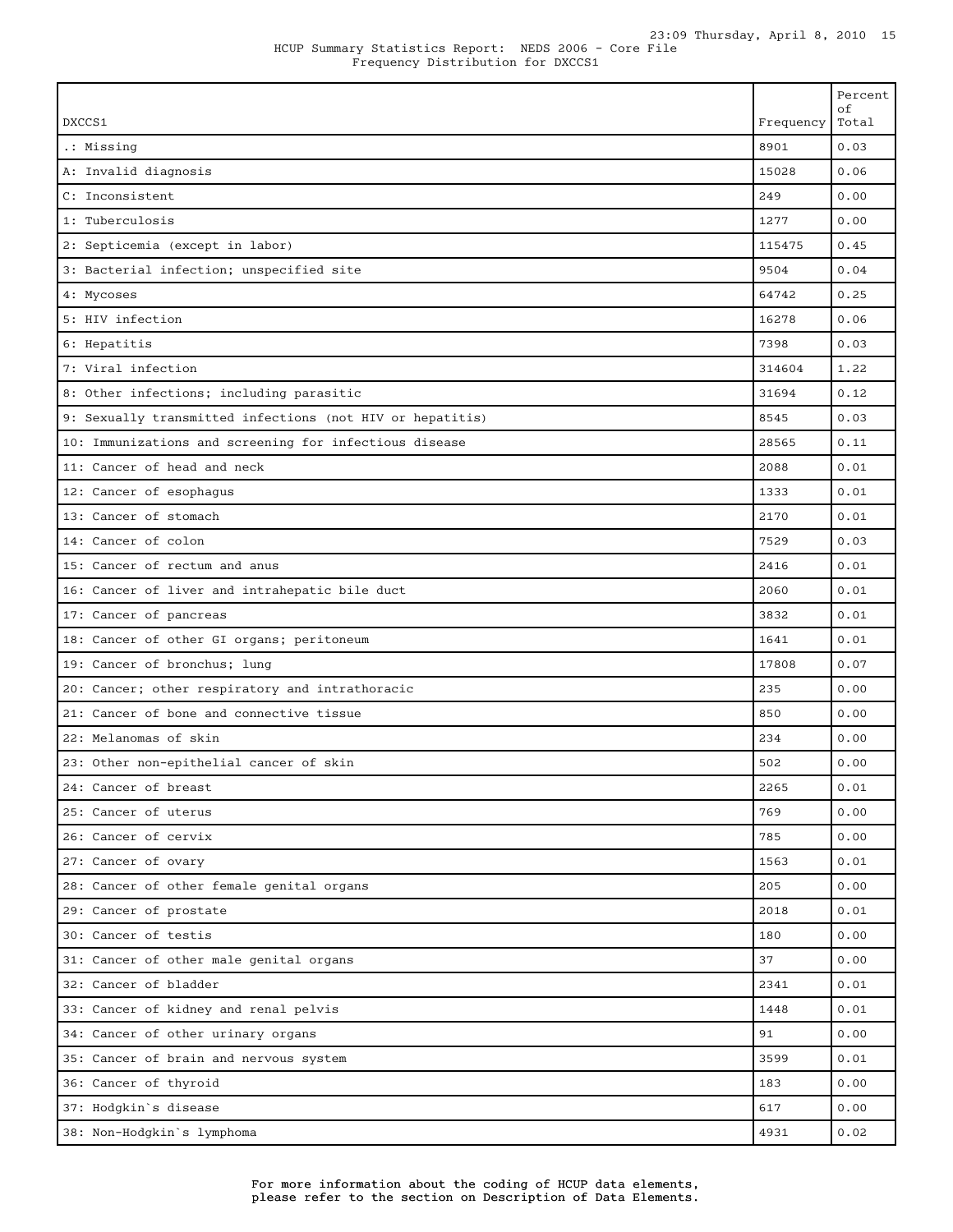|                                                                                       |           | Percent<br>οf |
|---------------------------------------------------------------------------------------|-----------|---------------|
| DXCCS1                                                                                | Frequency | Total         |
| 39: Leukemias                                                                         | 4748      | 0.02          |
| 40: Multiple myeloma                                                                  | 1916      | 0.01          |
| 41: Cancer; other and unspecified primary                                             | 741       | 0.00          |
| 42: Secondary malignancies                                                            | 28918     | 0.11          |
| 43: Malignant neoplasm without specification of site                                  | 1024      | 0.00          |
| 44: Neoplasms of unspecified nature or uncertain behavior                             | 7089      | 0.03          |
| 45: Maintenance chemotherapy; radiotherapy                                            | 789       | 0.00          |
| 46: Benign neoplasm of uterus                                                         | 6528      | 0.03          |
| 47: Other and unspecified benign neoplasm                                             | 10891     | 0.04          |
| 48: Thyroid disorders                                                                 | 7651      | 0.03          |
| 49: Diabetes mellitus without complication                                            | 48402     | 0.19          |
| 50: Diabetes mellitus with complications                                              | 151036    | 0.59          |
| 51: Other endocrine disorders                                                         | 19302     | 0.08          |
| 52: Nutritional deficiencies                                                          | 1642      | 0.01          |
| 53: Disorders of lipid metabolism                                                     | 1106      | 0.00          |
| 54: Gout and other crystal arthropathies                                              | 36160     | 0.14          |
| 55: Fluid and electrolyte disorders                                                   | 193697    | 0.75          |
| 56: Cystic fibrosis                                                                   | 788       | 0.00          |
| 57: Immunity disorders                                                                | 239       | 0.00          |
| 58: Other nutritional; endocrine; and metabolic disorders                             | 14654     | 0.06          |
| 59: Deficiency and other anemia                                                       | 46926     | 0.18          |
| 60: Acute posthemorrhagic anemia                                                      | 2339      | 0.01          |
| 61: Sickle cell anemia                                                                | 37621     | 0.15          |
| 62: Coagulation and hemorrhagic disorders                                             | 15257     | 0.06          |
| 63: Diseases of white blood cells                                                     | 10447     | 0.04          |
| 64: Other hematologic conditions                                                      | 1386      | 0.01          |
| 76: Meningitis (except that caused by tuberculosis or sexually transmitted disease)   | 10307     | 0.04          |
| 77: Encephalitis (except that caused by tuberculosis or sexually transmitted disease) | 1582      | 0.01          |
| 78: Other CNS infection and poliomyelitis                                             | 1218      | 0.00          |
| 79: Parkinson`s disease                                                               | 3262      | 0.01          |
| 80: Multiple sclerosis                                                                | 5370      | 0.02          |
| 81: Other hereditary and degenerative nervous system conditions                       | 13261     | 0.05          |
| 82: Paralysis                                                                         | 2382      | 0.01          |
| 83: Epilepsy; convulsions                                                             | 208750    | 0.81          |
| 84: Headache; including migraine                                                      | 609882    | 2.37          |
| 85: Coma; stupor; and brain damage                                                    | 23881     | 0.09          |
| 86: Cataract                                                                          | 925       | 0.00          |
| 87: Retinal detachments; defects; vascular occlusion; and retinopathy                 | 3461      | 0.01          |
| 88: Glaucoma                                                                          | 1822      | 0.01          |
|                                                                                       |           |               |

89: Blindness and vision defects 18476 0.07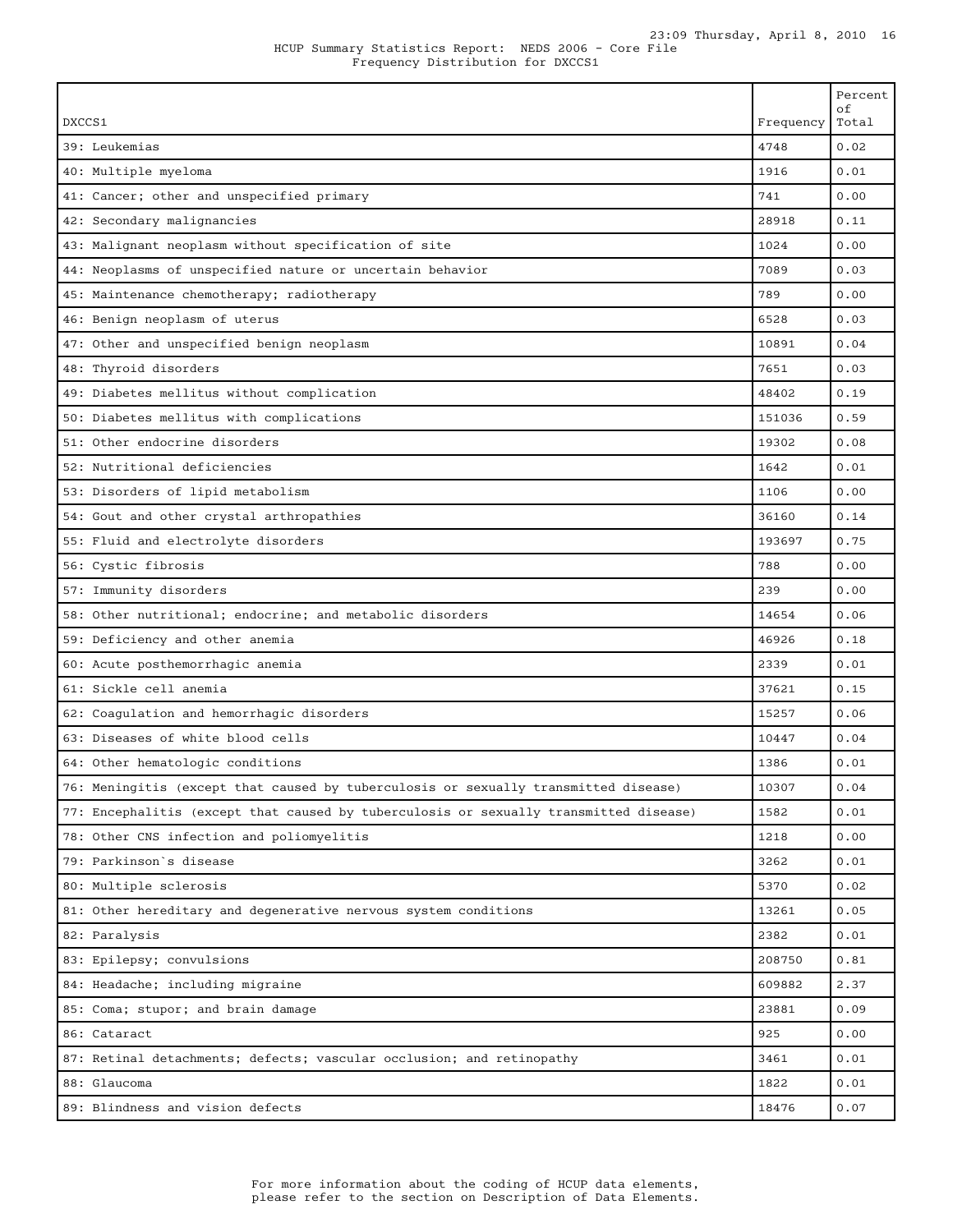| DXCCS1                                                                                                                    | Frequency | Percent<br>οf<br>Total |
|---------------------------------------------------------------------------------------------------------------------------|-----------|------------------------|
| 90: Inflammation; infection of eye (except that caused by tuberculosis or sexually<br>transmitteddisease)                 | 193282    | 0.75                   |
| 91: Other eye disorders                                                                                                   | 68652     | 0.27                   |
| 92: Otitis media and related conditions                                                                                   | 444457    | 1.73                   |
| 93: Conditions associated with dizziness or vertigo                                                                       | 205623    | 0.80                   |
| 94: Other ear and sense organ disorders                                                                                   | 153962    | 0.60                   |
| 95: Other nervous system disorders                                                                                        | 157443    | 0.61                   |
| 96: Heart valve disorders                                                                                                 | 5485      | 0.02                   |
| 97: Peri-; endo-; and myocarditis; cardiomyopathy (except that caused by tuberculosis or<br>sexually transmitted disease) | 13895     | 0.05                   |
| 98: Essential hypertension                                                                                                | 122367    | 0.48                   |
| 99: Hypertension with complications and secondary hypertension                                                            | 45876     | 0.18                   |
| 100: Acute myocardial infarction                                                                                          | 117225    | 0.46                   |
| 101: Coronary atherosclerosis and other heart disease                                                                     | 127967    | 0.50                   |
| 102: Nonspecific chest pain                                                                                               | 803850    | 3.13                   |
| 103: Pulmonary heart disease                                                                                              | 29022     | 0.11                   |
| 104: Other and ill-defined heart disease                                                                                  | 1361      | 0.01                   |
| 105: Conduction disorders                                                                                                 | 9836      | 0.04                   |
| 106: Cardiac dysrhythmias                                                                                                 | 264992    | 1.03                   |
| 107: Cardiac arrest and ventricular fibrillation                                                                          | 35191     | 0.14                   |
| 108: Congestive heart failure; nonhypertensive                                                                            | 221194    | 0.86                   |
| 109: Acute cerebrovascular disease                                                                                        | 117231    | 0.46                   |
| 110: Occlusion or stenosis of precerebral arteries                                                                        | 4556      | 0.02                   |
| 111: Other and ill-defined cerebrovascular disease                                                                        | 4203      | 0.02                   |
| 112: Transient cerebral ischemia                                                                                          | 59834     | 0.23                   |
| 113: Late effects of cerebrovascular disease                                                                              | 4075      | 0.02                   |
| 114: Peripheral and visceral atherosclerosis                                                                              | 18327     | 0.07                   |
| 115: Aortic; peripheral; and visceral artery aneurysms                                                                    | 8192      | 0.03                   |
| 116: Aortic and peripheral arterial embolism or thrombosis                                                                | 4605      | 0.02                   |
| 117: Other circulatory disease                                                                                            | 48263     | 0.19                   |
| 118: Phlebitis; thrombophlebitis and thromboembolism                                                                      | 44076     | 0.17                   |
| 119: Varicose veins of lower extremity                                                                                    | 6487      | 0.03                   |
| 120: Hemorrhoids                                                                                                          | 35881     | 0.14                   |
| 121: Other diseases of veins and lymphatics                                                                               | 10445     | 0.04                   |
| 122: Pneumonia (except that caused by tuberculosis or sexually transmitted disease)                                       | 378590    | 1.47                   |
| 123: Influenza                                                                                                            | 48356     | 0.19                   |
| 124: Acute and chronic tonsillitis                                                                                        | 77155     | 0.30                   |
| 125: Acute bronchitis                                                                                                     | 298027    | 1.16                   |
| 126: Other upper respiratory infections                                                                                   | 1163688   | 4.53                   |
| 127: Chronic obstructive pulmonary disease and bronchiectasis                                                             | 362116    | 1.41                   |
| 128: Asthma                                                                                                               | 380254    | 1.48                   |
| 129: Aspiration pneumonitis; food/vomitus                                                                                 | 33627     | 0.13                   |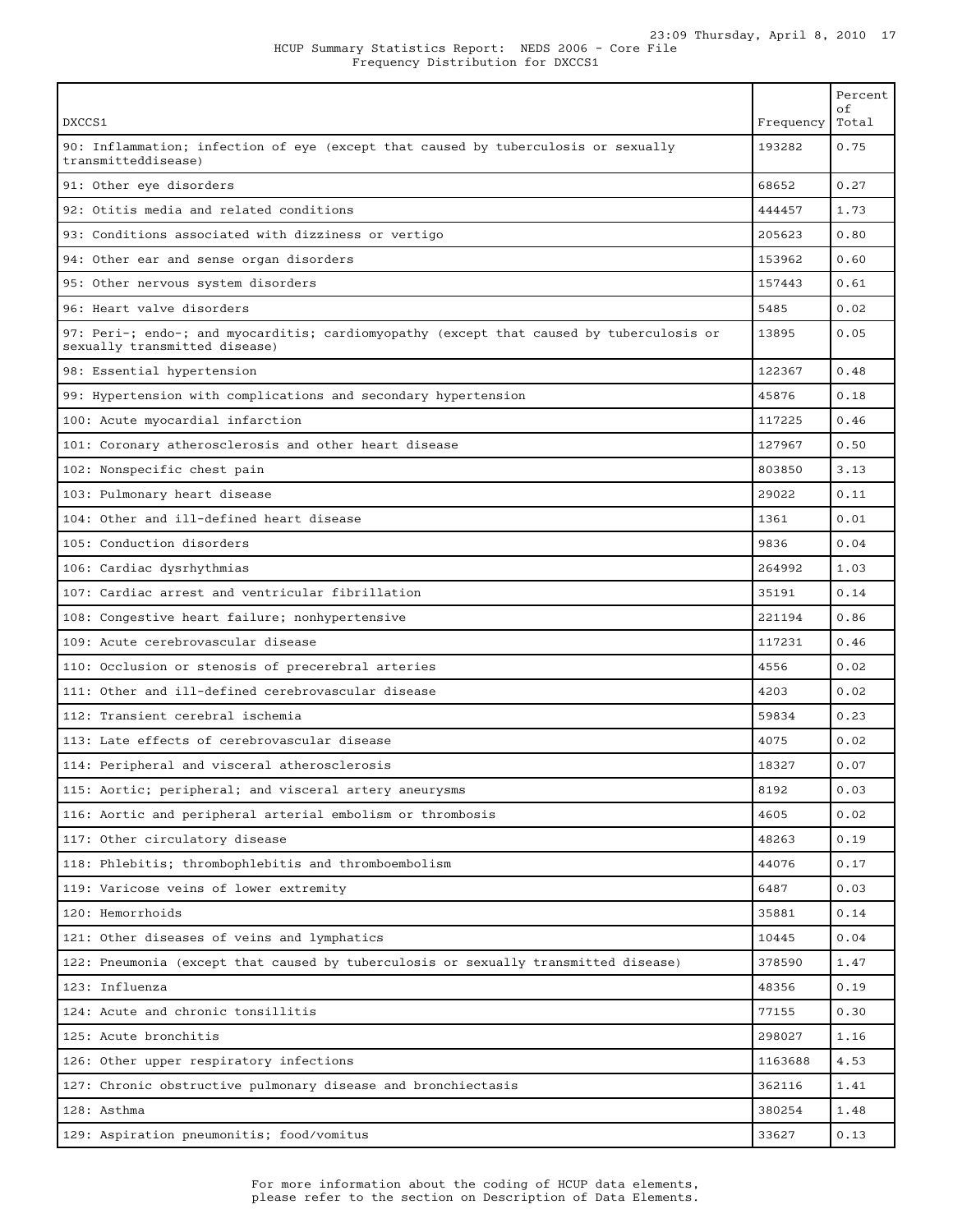| DXCCS1                                                  | Frequency | Percent<br>οf<br>Total |
|---------------------------------------------------------|-----------|------------------------|
| 130: Pleurisy; pneumothorax; pulmonary collapse         | 44177     | 0.17                   |
| 131: Respiratory failure; insufficiency; arrest (adult) | 75436     | 0.29                   |
| 132: Lung disease due to external agents                | 2911      | 0.01                   |
| 133: Other lower respiratory disease                    | 395251    | 1.54                   |
| 134: Other upper respiratory disease                    | 165983    | 0.65                   |
| 135: Intestinal infection                               | 91848     | 0.36                   |
| 136: Disorders of teeth and jaw                         | 359492    | 1.40                   |
| 137: Diseases of mouth; excluding dental                | 44214     | 0.17                   |
| 138: Esophageal disorders                               | 86857     | 0.34                   |
| 139: Gastroduodenal ulcer (except hemorrhage)           | 13405     | 0.05                   |
| 140: Gastritis and duodenitis                           | 121306    | 0.47                   |
| 141: Other disorders of stomach and duodenum            | 30404     | 0.12                   |
| 142: Appendicitis and other appendiceal conditions      | 70918     | 0.28                   |
| 143: Abdominal hernia                                   | 47025     | 0.18                   |
| 144: Regional enteritis and ulcerative colitis          | 19376     | 0.08                   |
| 145: Intestinal obstruction without hernia              | 71167     | 0.28                   |
| 146: Diverticulosis and diverticulitis                  | 78873     | 0.31                   |
| 147: Anal and rectal conditions                         | 31347     | 0.12                   |
| 148: Peritonitis and intestinal abscess                 | 4263      | 0.02                   |
| 149: Biliary tract disease                              | 114327    | 0.44                   |
| 150: Liver disease; alcohol-related                     | 13876     | 0.05                   |
| 151: Other liver diseases                               | 29723     | 0.12                   |
| 152: Pancreatic disorders (not diabetes)                | 73295     | 0.29                   |
| 153: Gastrointestinal hemorrhage                        | 121334    | 0.47                   |
| 154: Noninfectious gastroenteritis                      | 341175    | 1.33                   |
| 155: Other gastrointestinal disorders                   | 252202    | 0.98                   |
| 156: Nephritis; nephrosis; renal sclerosis              | 1764      | 0.01                   |
| 157: Acute and unspecified renal failure                | 67631     | 0.26                   |
| 158: Chronic renal failure                              | 7374      | 0.03                   |
| 159: Urinary tract infections                           | 574741    | 2.24                   |
| 160: Calculus of urinary tract                          | 237426    | 0.92                   |
| 161: Other diseases of kidney and ureters               | 11441     | 0.04                   |
| 162: Other diseases of bladder and urethra              | 6221      | 0.02                   |
| 163: Genitourinary symptoms and ill-defined conditions  | 136545    | 0.53                   |
| 164: Hyperplasia of prostate                            | 7207      | 0.03                   |
| 165: Inflammatory conditions of male genital organs     | 41283     | 0.16                   |
| 166: Other male genital disorders                       | 32175     | 0.13                   |
| 167: Nonmalignant breast conditions                     | 26730     | 0.10                   |
| 168: Inflammatory diseases of female pelvic organs      | 86006     | 0.33                   |
| 169: Endometriosis                                      | 3449      | 0.01                   |
| 170: Prolapse of female genital organs                  | 2031      | 0.01                   |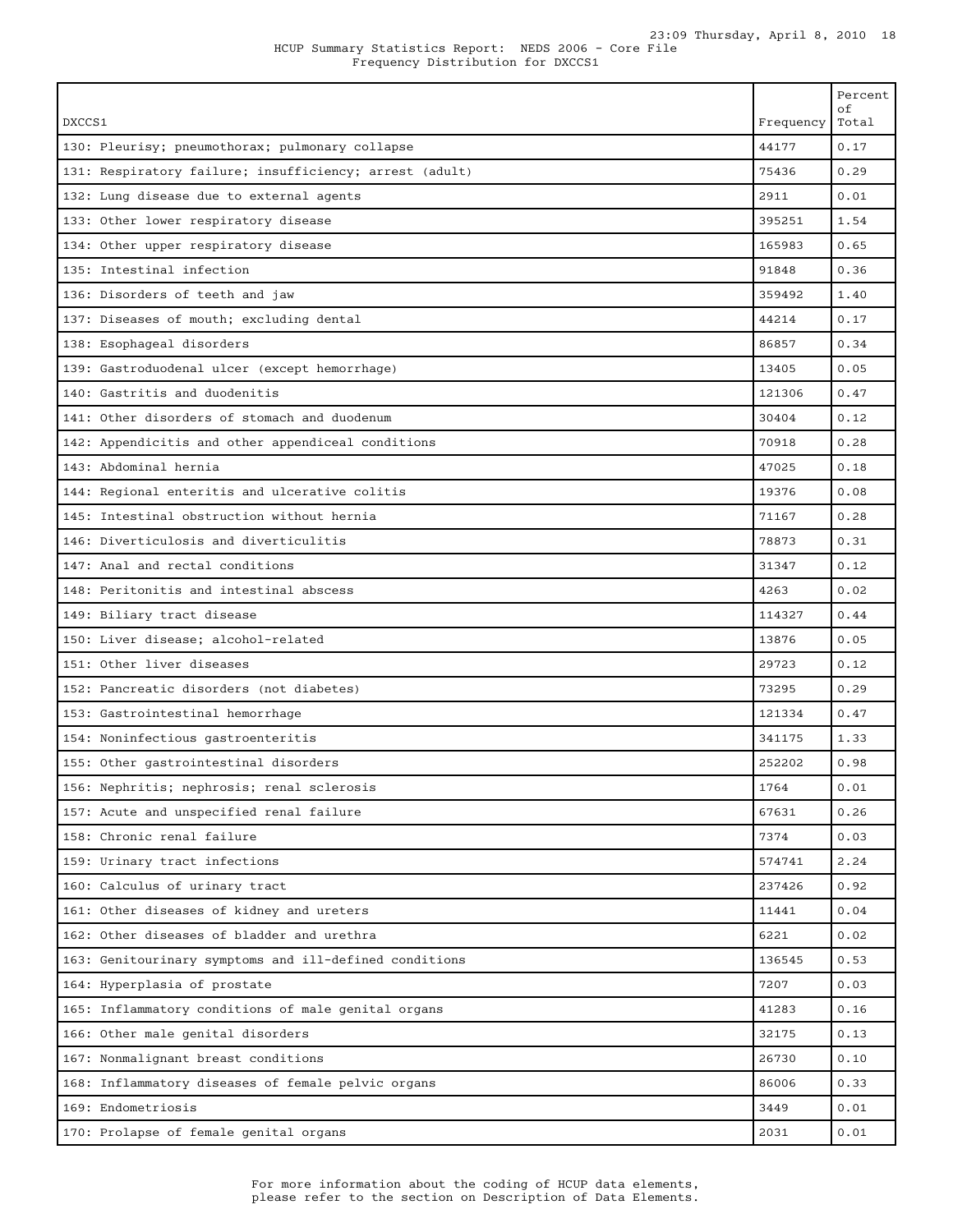|                                                                                                                    |           | Percent<br>οf |
|--------------------------------------------------------------------------------------------------------------------|-----------|---------------|
| DXCCS1                                                                                                             | Frequency | Total         |
| 171: Menstrual disorders                                                                                           | 72241     | 0.28          |
| 172: Ovarian cyst                                                                                                  | 45448     | 0.18          |
| 173: Menopausal disorders                                                                                          | 2417      | 0.01          |
| 174: Female infertility                                                                                            | 143       | 0.00          |
| 175: Other female genital disorders                                                                                | 114115    | 0.44          |
| 176: Contraceptive and procreative management                                                                      | 4264      | 0.02          |
| 177: Spontaneous abortion                                                                                          | 37747     | 0.15          |
| 178: Induced abortion                                                                                              | 7052      | 0.03          |
| 179: Postabortion complications                                                                                    | 2050      | 0.01          |
| 180: Ectopic pregnancy                                                                                             | 9452      | 0.04          |
| 181: Other complications of pregnancy                                                                              | 312406    | 1.22          |
| 182: Hemorrhage during pregnancy; abruptio placenta; placenta previa                                               | 121986    | 0.47          |
| 183: Hypertension complicating pregnancy; childbirth and the puerperium                                            | 6803      | 0.03          |
| 184: Early or threatened labor                                                                                     | 22443     | 0.09          |
| 185: Prolonged pregnancy                                                                                           | 2345      | 0.01          |
| 186: Diabetes or abnormal glucose tolerance complicating pregnancy; childbirth; or the<br>puerperium               | 2614      | 0.01          |
| 187: Malposition; malpresentation                                                                                  | 1603      | 0.01          |
| 188: Fetopelvic disproportion; obstruction                                                                         | 818       | 0.00          |
| 189: Previous C-section                                                                                            | 2608      | 0.01          |
| 190: Fetal distress and abnormal forces of labor                                                                   | 3190      | 0.01          |
| 191: Polyhydramnios and other problems of amniotic cavity                                                          | 3663      | 0.01          |
| 192: Umbilical cord complication                                                                                   | 2261      | 0.01          |
| 193: OB-related trauma to perineum and vulva                                                                       | 7991      | 0.03          |
| 194: Forceps delivery                                                                                              | 245       | 0.00          |
| 195: Other complications of birth; puerperium affecting management of mother                                       | 40710     | 0.16          |
| 196: Normal pregnancy and/or delivery                                                                              | 14571     | 0.06          |
| 197: Skin and subcutaneous tissue infections                                                                       | 650047    | 2.53          |
| 198: Other inflammatory condition of skin                                                                          | 31977     | 0.12          |
| 199: Chronic ulcer of skin                                                                                         | 17900     | 0.07          |
| 200: Other skin disorders                                                                                          | 159337    | 0.62          |
| 201: Infective arthritis and osteomyelitis (except that caused by tuberculosis or sexually<br>transmitted disease) | 11502     | 0.04          |
| 202: Rheumatoid arthritis and related disease                                                                      | 6322      | 0.02          |
| 203: Osteoarthritis                                                                                                | 24450     | 0.10          |
| 204: Other non-traumatic joint disorders                                                                           | 316044    | 1.23          |
| 205: Spondylosis; intervertebral disc disorders; other back problems                                               | 715833    | 2.79          |
| 206: Osteoporosis                                                                                                  | 364       | 0.00          |
| 207: Pathological fracture                                                                                         | 11923     | 0.05          |
| 208: Acquired foot deformities                                                                                     | 1088      | 0.00          |
| 209: Other acquired deformities                                                                                    | 3014      | 0.01          |
| 210: Systemic lupus erythematosus and connective tissue disorders                                                  | 5253      | 0.02          |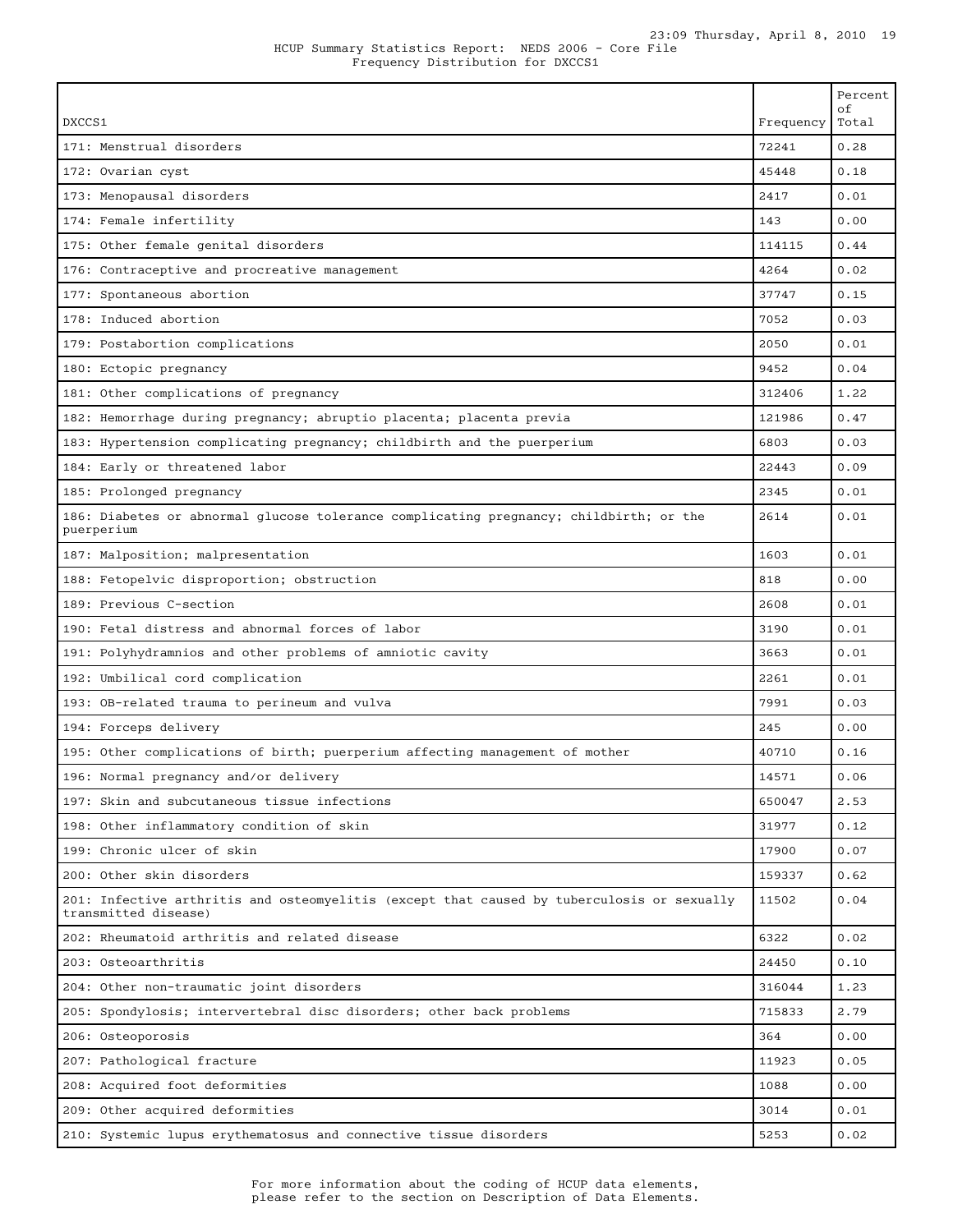|  |  | HCUP Summary Statistics Report:  NEDS 2006 - Core File |  |  |  |
|--|--|--------------------------------------------------------|--|--|--|
|  |  | Frequency Distribution for DXCCS1                      |  |  |  |

|                                                                                                 |                 | Percent<br>оf |
|-------------------------------------------------------------------------------------------------|-----------------|---------------|
| DXCCS1                                                                                          | Frequency       | Total         |
| 211: Other connective tissue disease<br>212: Other bone disease and musculoskeletal deformities | 412789<br>41131 | 1.61<br>0.16  |
|                                                                                                 | 1695            | 0.01          |
| 213: Cardiac and circulatory congenital anomalies                                               | 2647            | 0.01          |
| 214: Digestive congenital anomalies                                                             |                 |               |
| 215: Genitourinary congenital anomalies                                                         | 1748            | 0.01          |
| 216: Nervous system congenital anomalies                                                        | 462             | 0.00          |
| 217: Other congenital anomalies                                                                 | 3516            | 0.01          |
| 218: Liveborn                                                                                   | 1393            | 0.01          |
| 219: Short gestation; low birth weight; and fetal growth retardation                            | 232             | 0.00          |
| 220: Intrauterine hypoxia and birth asphyxia                                                    | 35              | 0.00          |
| 221: Respiratory distress syndrome                                                              | 150             | 0.00          |
| 222: Hemolytic jaundice and perinatal jaundice                                                  | 6031            | 0.02          |
| 223: Birth trauma                                                                               | 259             | 0.00          |
| 224: Other perinatal conditions                                                                 | 34257           | 0.13          |
| 225: Joint disorders and dislocations: trauma-related                                           | 110330          | 0.43          |
| 226: Fracture of neck of femur (hip)                                                            | 66293           | 0.26          |
| 227: Spinal cord injury                                                                         | 3219            | 0.01          |
| 228: Skull and face fractures                                                                   | 61493           | 0.24          |
| 229: Fracture of upper limb                                                                     | 423937          | 1.65          |
| 230: Fracture of lower limb                                                                     | 237378          | 0.92          |
| 231: Other fractures                                                                            | 105207          | 0.41          |
| 232: Sprains and strains                                                                        | 1378093         | 5.36          |
| 233: Intracranial injury                                                                        | 118698          | 0.46          |
| 234: Crushing injury or internal injury                                                         | 46828           | 0.18          |
| 235: Open wounds of head; neck; and trunk                                                       | 582734          | 2.27          |
| 236: Open wounds of extremities                                                                 | 790945          | 3.08          |
| 237: Complication of device; implant or graft                                                   | 98402           | 0.38          |
| 238: Complications of surgical procedures or medical care                                       | 138992          | 0.54          |
| 239: Superficial injury; contusion                                                              | 1319687         | 5.13          |
| 240: Burns                                                                                      | 91480           | 0.36          |
| 241: Poisoning by psychotropic agents                                                           | 35623           | 0.14          |
| 242: Poisoning by other medications and drugs                                                   | 100241          | 0.39          |
| 243: Poisoning by nonmedicinal substances                                                       | 78446           | 0.31          |
| 244: Other injuries and conditions due to external causes                                       | 565503          | 2.20          |
| 245: Syncope                                                                                    | 211759          | 0.82          |
| 246: Fever of unknown origin                                                                    | 292235          | 1.14          |
| 247: Lymphadenitis                                                                              | 29928           | 0.12          |
| 248: Gangrene                                                                                   | 3196            | 0.01          |
| 249: Shock                                                                                      | 736             | 0.00          |
| 250: Nausea and vomiting                                                                        | 307539          | 1.20          |
| 251: Abdominal pain                                                                             | 965207          | 3.76          |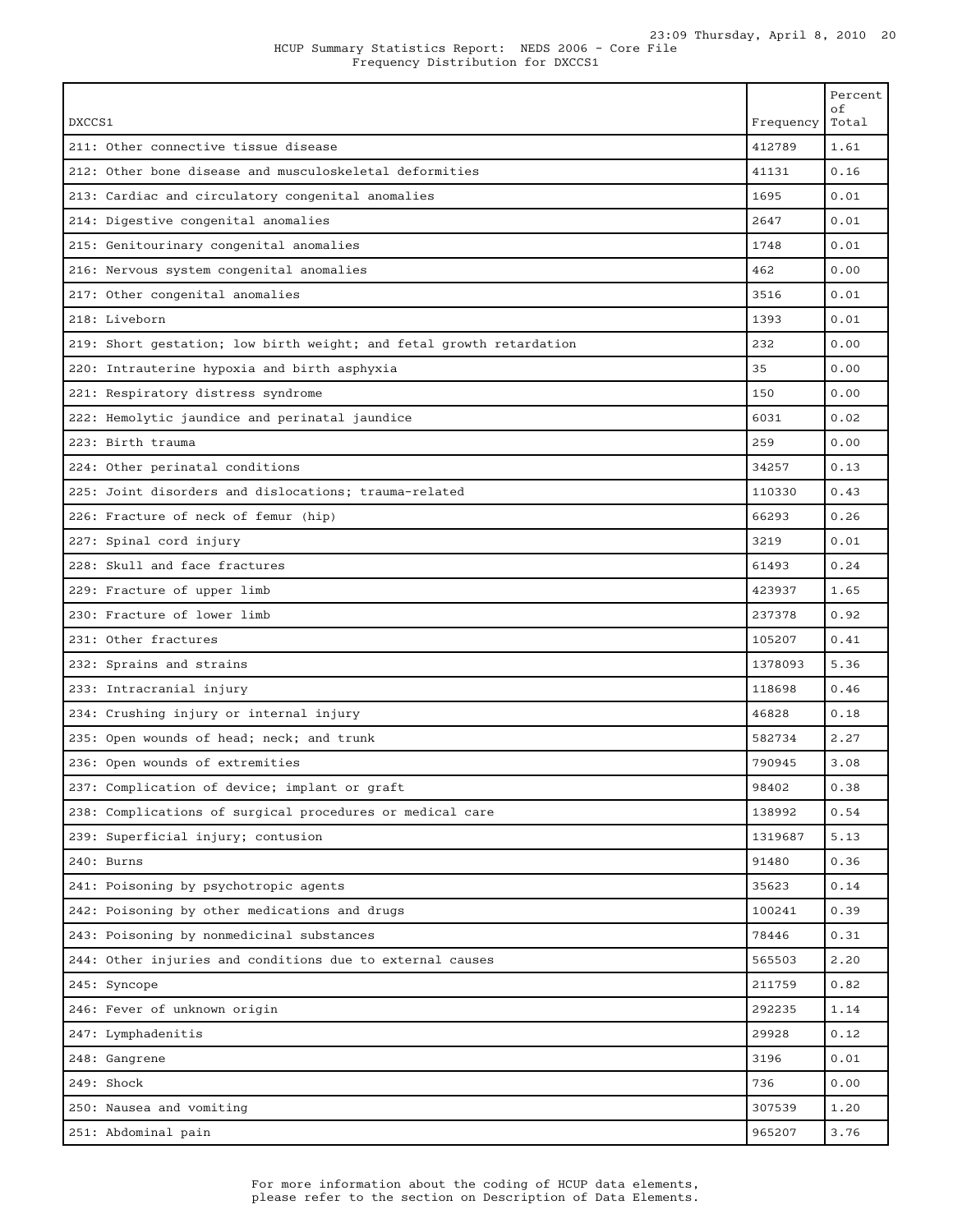| DXCCS1                                                                                     | Frequency | Percent<br>of<br>Total |
|--------------------------------------------------------------------------------------------|-----------|------------------------|
| 252: Malaise and fatique                                                                   | 79530     | 0.31                   |
| 253: Allergic reactions                                                                    | 327646    | 1.27                   |
| 254: Rehabilitation care; fitting of prostheses; and adjustment of devices                 | 3025      | 0.01                   |
| 255: Administrative/social admission                                                       | 65322     | 0.25                   |
| 256: Medical examination/evaluation                                                        | 47038     | 0.18                   |
| 257: Other aftercare                                                                       | 257595    | 1.00                   |
| 258: Other screening for suspected conditions (not mental disorders or infectious disease) | 50066     | 0.19                   |
| 259: Residual codes; unclassified                                                          | 199826    | 0.78                   |
| 650: Adjustment disorders                                                                  | 16928     | 0.07                   |
| 651: Anxiety disorders                                                                     | 163930    | 0.64                   |
| 652: Attention-deficit, conduct, and disruptive behavior disorders                         | 17298     | 0.07                   |
| 653: Delirium, dementia, and amnestic and other cognitive disorders                        | 38658     | 0.15                   |
| 654: Developmental disorders                                                               | 6340      | 0.02                   |
| 655: Disorders usually diagnosed in infancy, childhood, or adolescence                     | 2163      | 0.01                   |
| 656: Impulse control disorders, NEC                                                        | 2238      | 0.01                   |
| 657: Mood disorders                                                                        | 231661    | 0.90                   |
| 658: Personality disorders                                                                 | 2943      | 0.01                   |
| 659: Schizophrenia and other psychotic disorders                                           | 105451    | 0.41                   |
| 660: Alcohol-related disorders                                                             | 173248    | 0.67                   |
| 661: Substance-related disorders                                                           | 86343     | 0.34                   |
| 662: Suicide and intentional self-inflicted injury                                         | 9604      | 0.04                   |
| 663: Screening and history of mental health and substance abuse codes                      | 8554      | 0.03                   |
| 670: Miscellaneous disorders                                                               | 26733     | 0.10                   |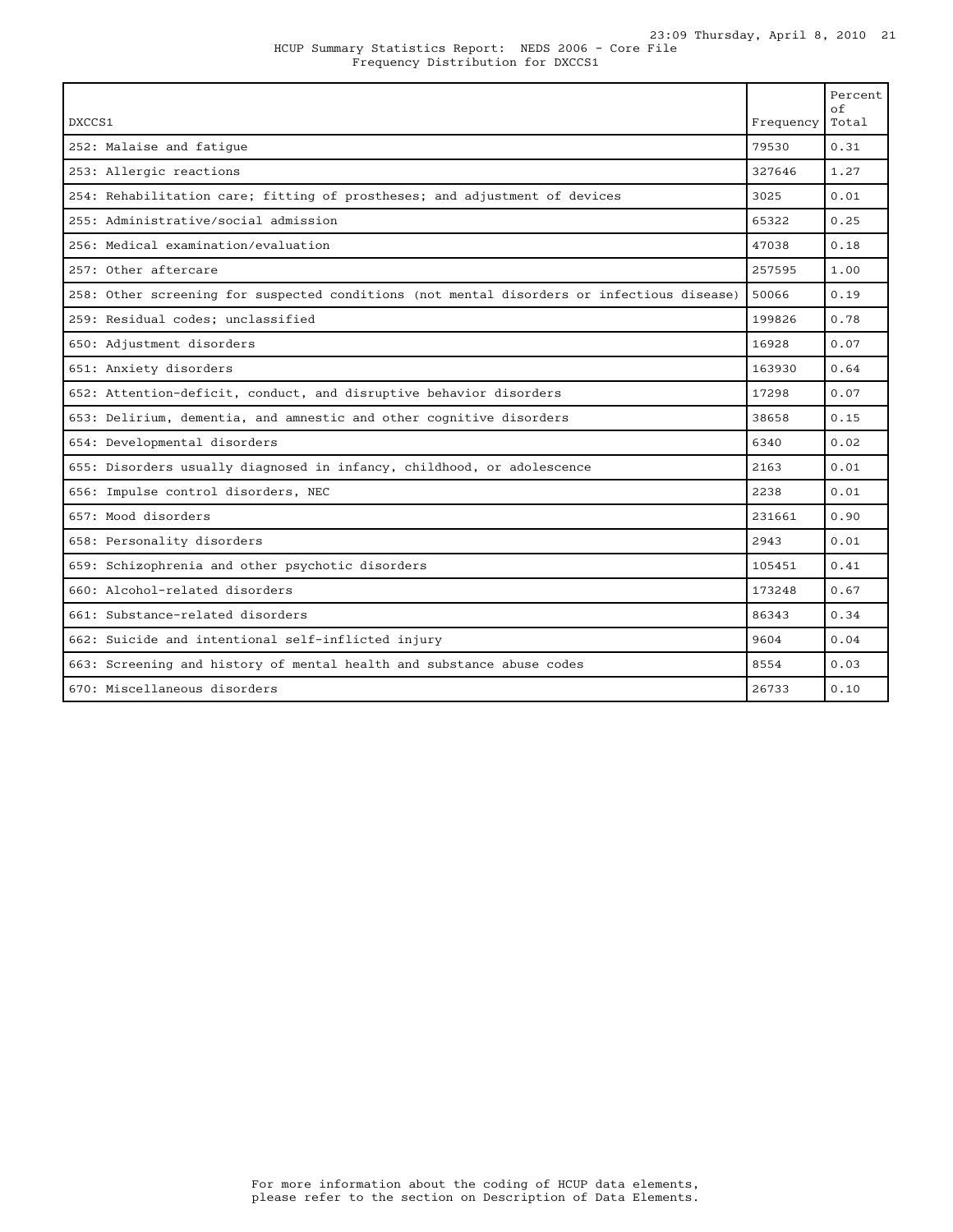# HCUP Summary Statistics Report: NEDS 2006 - Core File Frequency Distribution for ECODE1

| ECODE1            | Frequency | Percent<br>оf<br>Total |
|-------------------|-----------|------------------------|
| Blank             | 18829300  | 73.26                  |
| Valid DX          | 6865890   | 26.71                  |
| Invalid DX (invl) | 7407      | 0.03                   |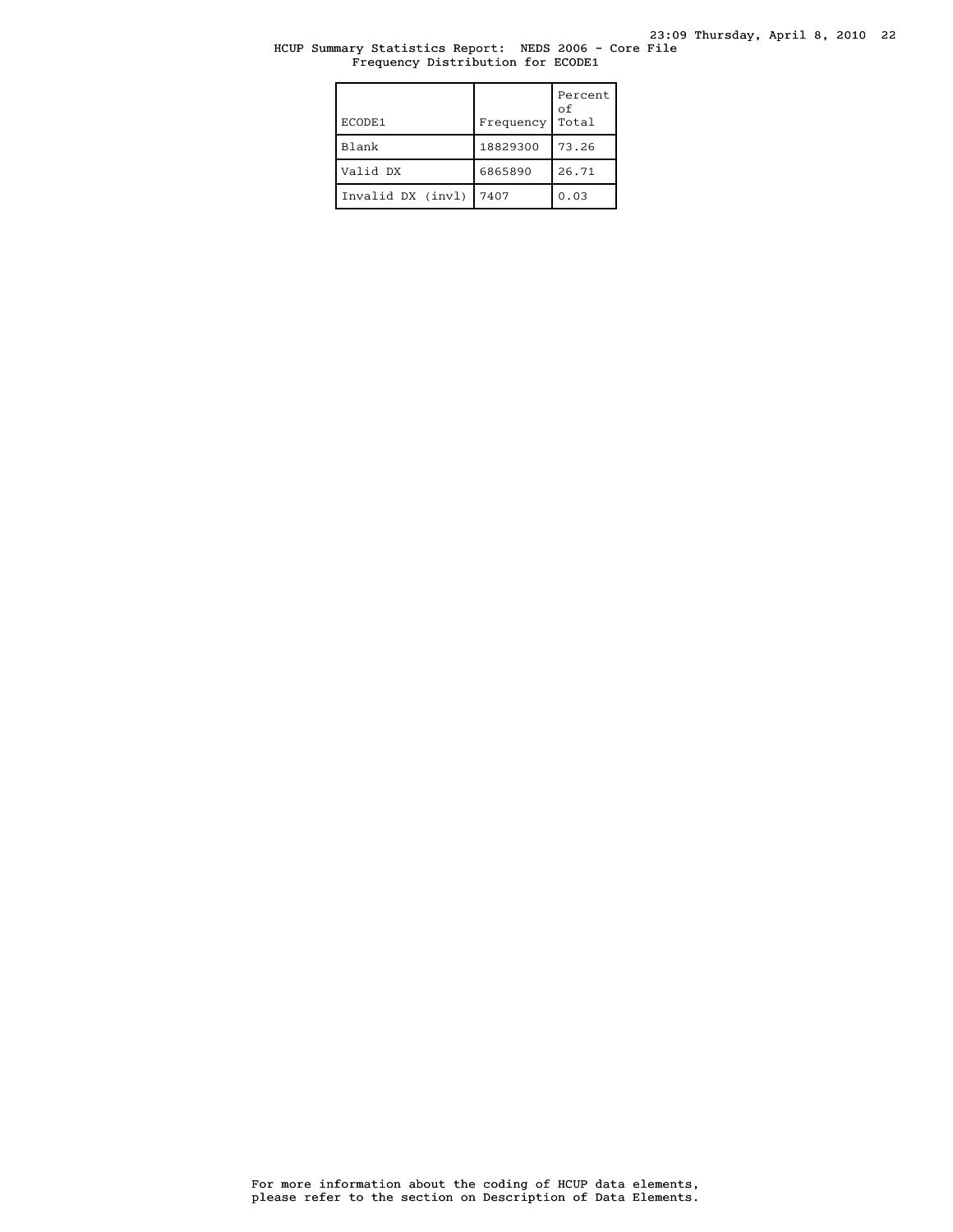### HCUP Summary Statistics Report: NEDS 2006 - Core File 23:09 Thursday, April 8, 2010 23 Frequency Distribution for EDEVENT

| EDEVENT                                                                                  | Frequency | Percent<br>оf<br>Total |
|------------------------------------------------------------------------------------------|-----------|------------------------|
| 1: ED visit in which the patient is treated and released                                 | 20419023  | 79.44                  |
| 2: ED visit in which the patient is admitted to this same hospital                       | 3970365   | 15.45                  |
| 3: ED visit in which the patient is transferred to another short-term hospital           | 245882    | 0.96                   |
| 9: ED visit in which the patient died in the ED                                          | 39081     | 0.15                   |
| 98: ED visit in which patient is not admitted to this same hospital, destination unknown | 1028021   | 4.00                   |
| 99: ED visit in which the patient is discharged alive, destination unknown               | 225       | 0.00                   |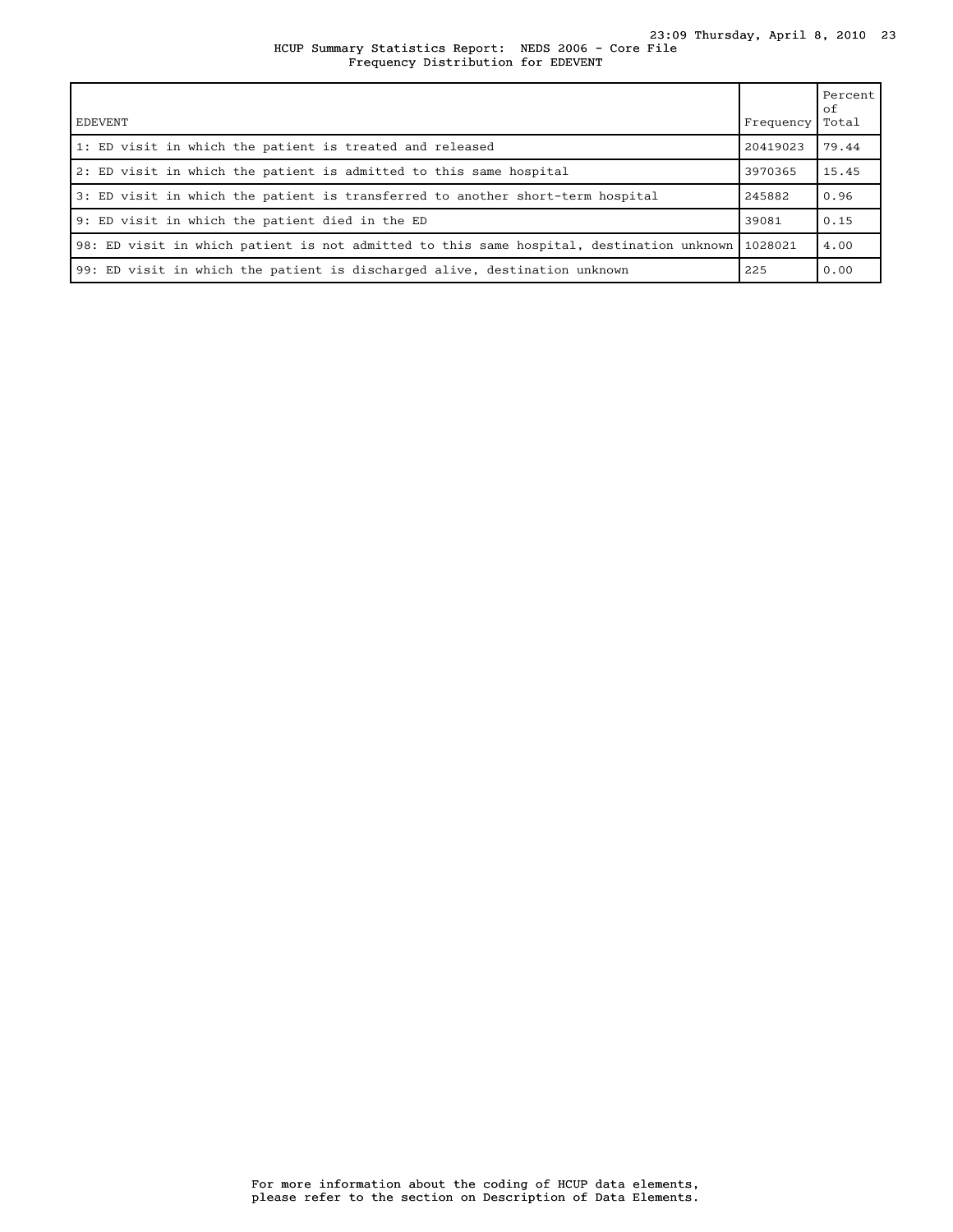| E CCS1                                             | Frequency | Percent<br>οf<br>Total |
|----------------------------------------------------|-----------|------------------------|
|                                                    |           |                        |
| .: Missing                                         | 18829300  | 73.26                  |
| A: Invalid diagnosis                               | 7407      | 0.03                   |
| 662: Suicide and intentional self-inflicted injury | 90806     | 0.35                   |
| 2601: E Codes: Cut/pierceb                         | 545235    | 2.12                   |
| 2602: E Codes: Drowning/submersion                 | 2900      | 0.01                   |
| 2603: E Codes: Fall                                | 1727734   | 6.72                   |
| 2604: E Codes: Fire/burn                           | 90284     | 0.35                   |
| 2605: E Codes: Firearm                             | 15694     | 0.06                   |
| 2606: E Codes: Machinery                           | 36529     | 0.14                   |
| 2607: E Codes: Motor vehicle traffic (MVT)         | 746923    | 2.91                   |
| 2608: E Codes: Pedal cyclist; not MVT              | 73483     | 0.29                   |
| 2609: E Codes: Pedestrian; not MVT                 | 4694      | 0.02                   |
| 2610: E Codes: Transport; not MVT                  | 83269     | 0.32                   |
| 2611: E Codes: Natural/environment                 | 275142    | 1.07                   |
| 2612: E Codes: Overexertion                        | 610242    | 2.37                   |
| 2613: E Codes: Poisoning                           | 121228    | 0.47                   |
| 2614: E Codes: Struck by; against                  | 933834    | 3.63                   |
| 2615: E Codes: Suffocation                         | 12128     | 0.05                   |
| 2616: E Codes: Adverse effects of medical care     | 168153    | 0.65                   |
| 2617: E Codes: Adverse effects of medical drugs    | 316341    | 1.23                   |
| 2618: E Codes: Other specified and classifiable    | 323594    | 1.26                   |
| 2619: E Codes: Other specified; NEC                | 133160    | 0.52                   |
| 2620: E Codes: Unspecified                         | 425623    | 1.66                   |
| 2621: E Codes: Place of occurrence                 | 128894    | 0.50                   |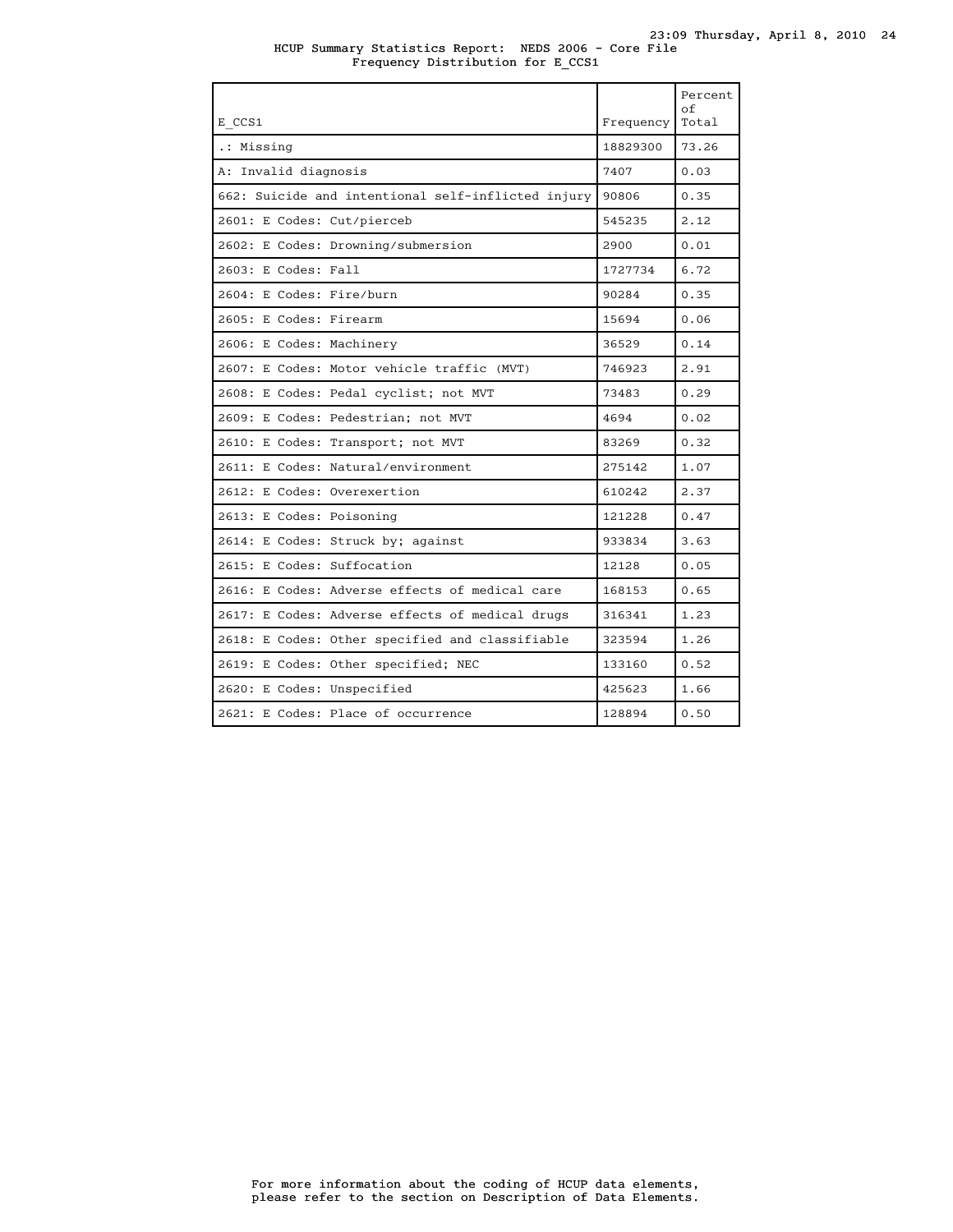# HCUP Summary Statistics Report: NEDS 2006 - Core File Frequency Distribution for FEMALE

| FEMALE           | Frequency | Percent<br>οf<br>Total |
|------------------|-----------|------------------------|
| .: Missing       | 2005      | 0.01                   |
| .A: Invalid      | 38        | 0.00                   |
| .C: Inconsistent | 822       | 0.00                   |
| $0:$ Male        | 11686823  | 45.47                  |
| 1: Female        | 14012909  | 54.52                  |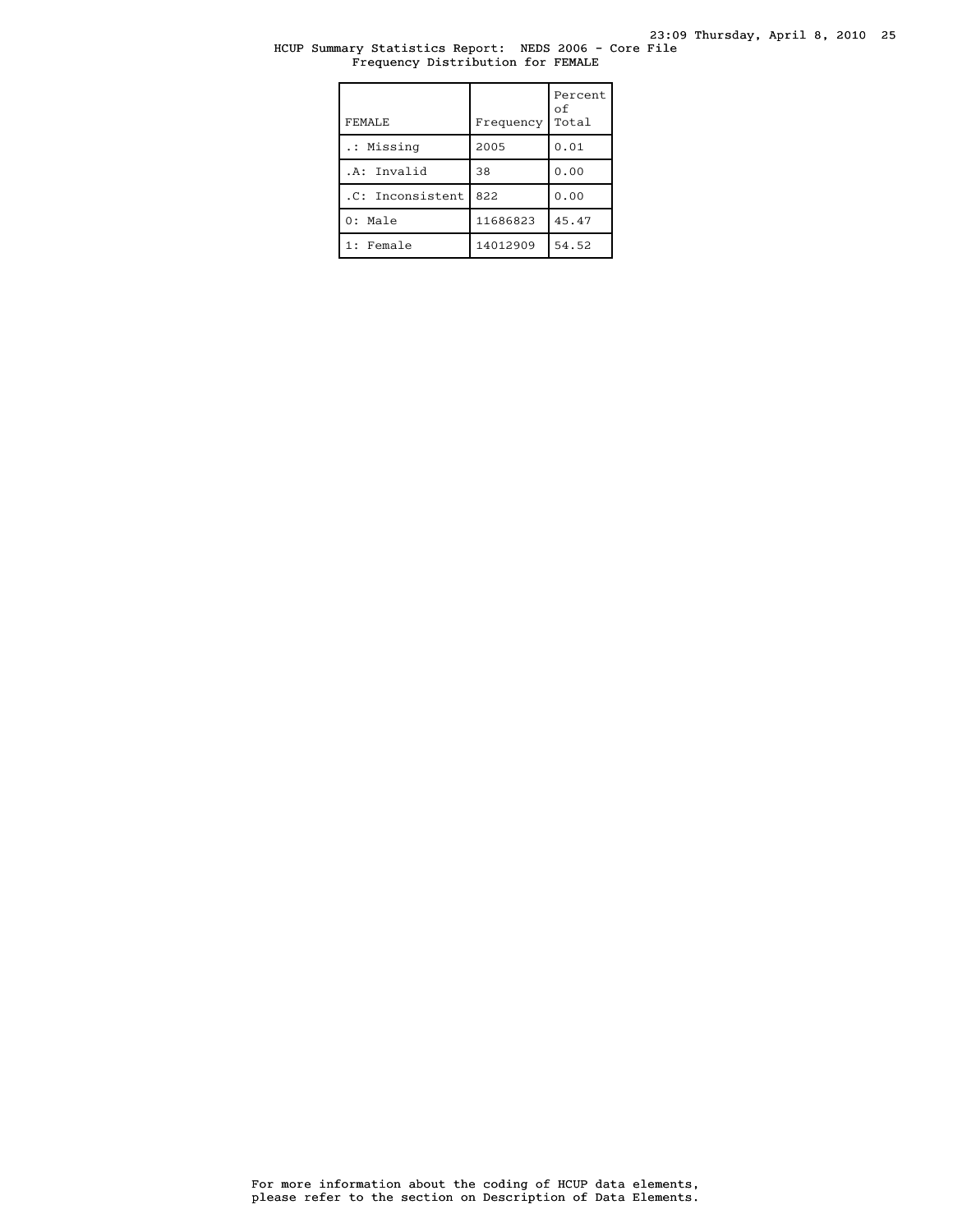### HCUP Summary Statistics Report: NEDS 2006 - Core File Frequency Distribution for HCUPFILE

| HCUPFILE    | Frequency | Percent<br>οf<br>Total |
|-------------|-----------|------------------------|
| <b>SEDD</b> | 21732232  | 84.55                  |
| <b>STD</b>  | 3970365   | 15.45                  |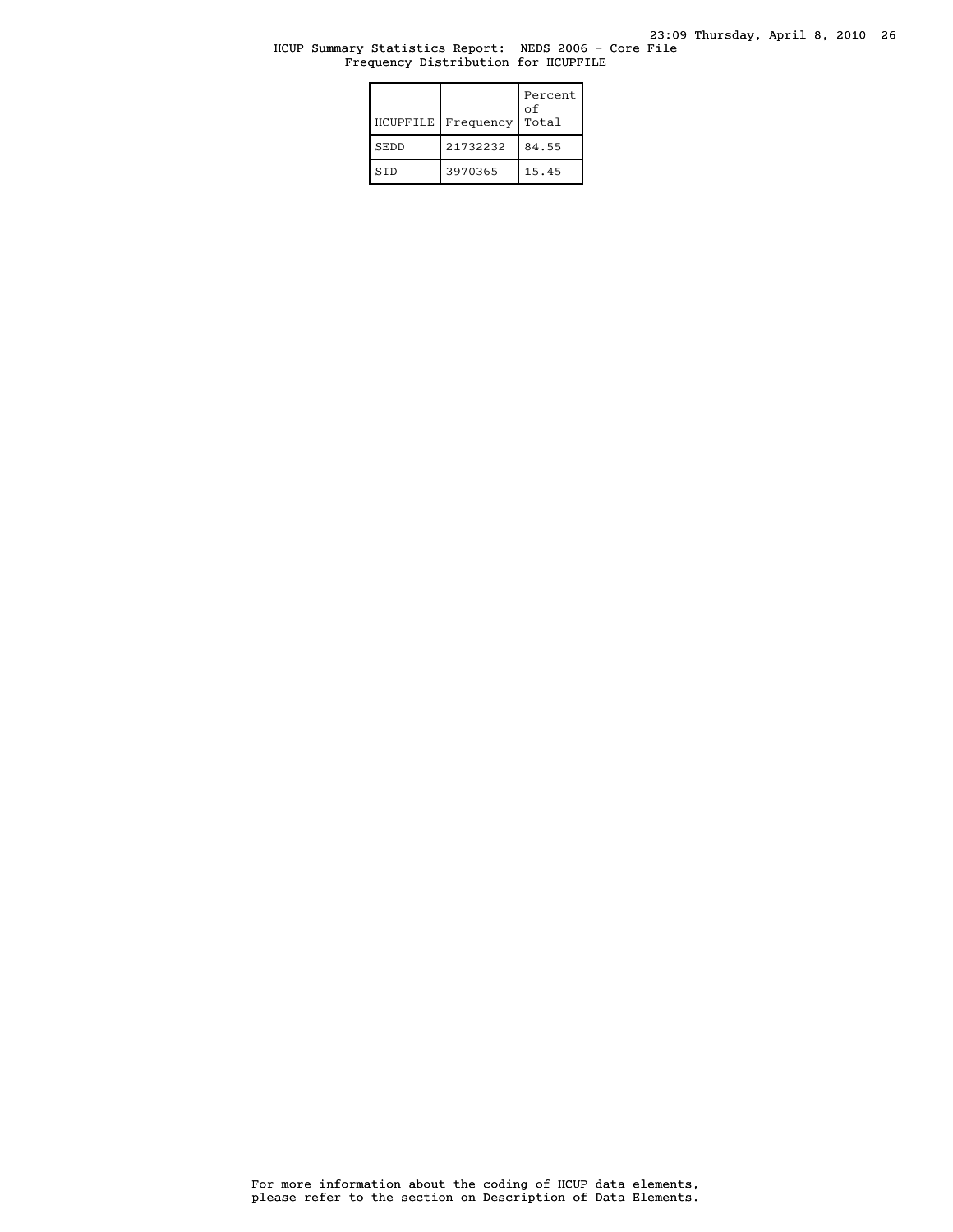23:09 Thursday, April 8, 2010 27

# HCUP Summary Statistics Report: NEDS 2006 - Core File Frequency Distribution for HOSP\_REGION

| HOSP REGION     | Frequency | Percent<br>оf<br>Total |
|-----------------|-----------|------------------------|
| Northeast<br>1: | 5011029   | 19.50                  |
| 2: Midwest      | 5874174   | 22.85                  |
| 3: South        | 10693031  | 41.60                  |
| 4: West         | 4124363   | 16.05                  |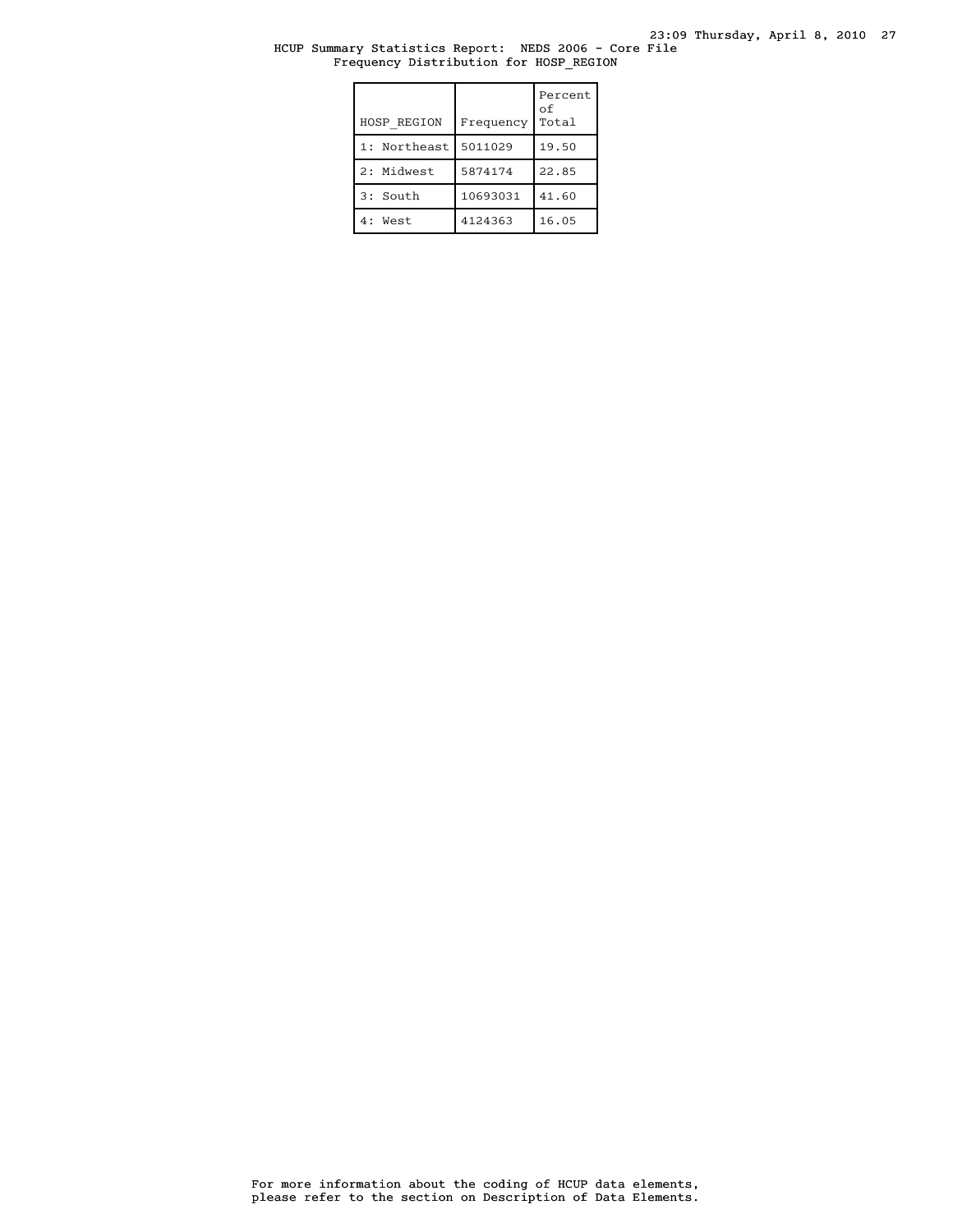HCUP Summary Statistics Report: NEDS 2006 - Core File Frequency Distribution for INTENT\_SELF\_HARM

| INTENT SELF HARM Frequency |          | Percent  <br>of<br>Total |
|----------------------------|----------|--------------------------|
| $0:$ No                    | 25522956 | 99.30                    |
| 1: Yes                     | 179641   | 0.70                     |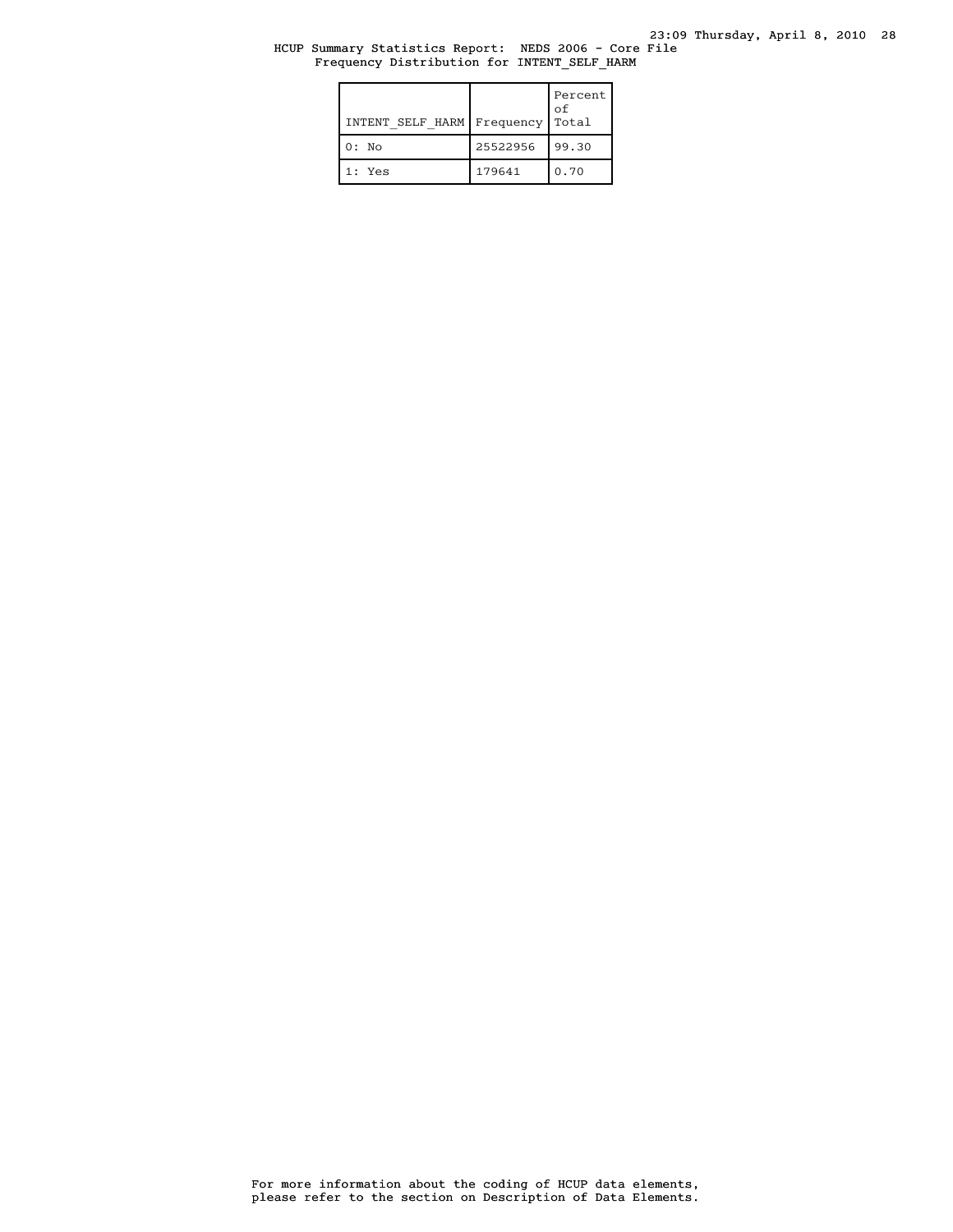#### HCUP Summary Statistics Report: NEDS 2006 - Core File Frequency Distribution for NDX

| <b>NDX</b>     | Frequency | Percent<br>of<br>Total |
|----------------|-----------|------------------------|
| $\Omega$       | 7031      | 0.03                   |
| $\mathbf{1}$   | 9547577   | 37.15                  |
| $\overline{c}$ | 6069886   | 23.62                  |
| 3              | 3221426   | 12.53                  |
| $\overline{4}$ | 1834254   | 7.14                   |
| 5              | 1163342   | 4.53                   |
| 6              | 814032    | 3.17                   |
| 7              | 582161    | 2.26                   |
| 8              | 504919    | 1.96                   |
| 9              | 849609    | 3.31                   |
| 10             | 272680    | 1.06                   |
| 11             | 146563    | 0.57                   |
| 12             | 124695    | 0.49                   |
| 13             | 107798    | 0.42                   |
| 14             | 106937    | 0.42                   |
| 15             | 193629    | 0.75                   |
| 16 or greater  | 156058    | 0.61                   |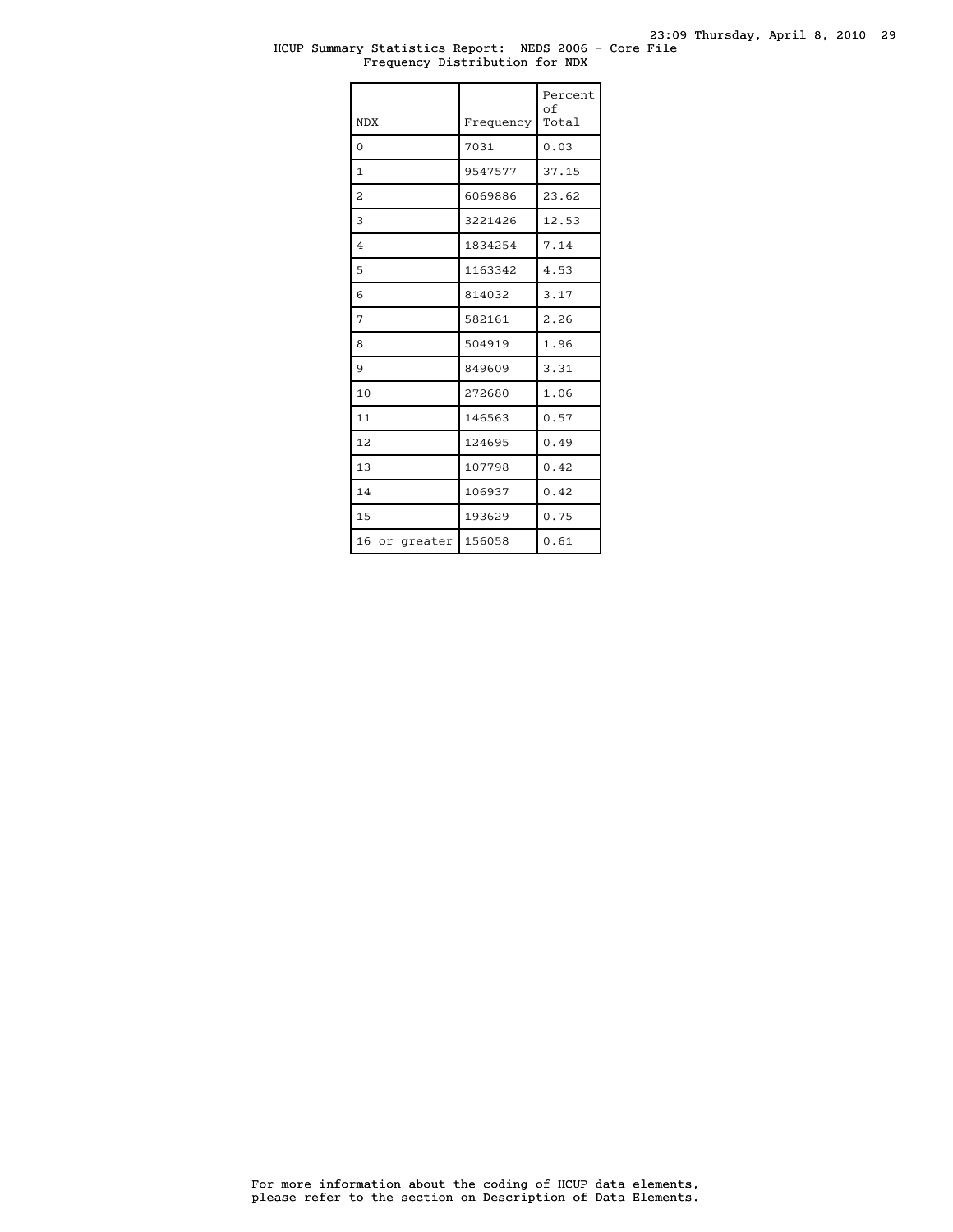### HCUP Summary Statistics Report: NEDS 2006 - Core File Frequency Distribution for NECODE

| <b>NECODE</b>  | Frequency | Percent<br>оf<br>Total  |
|----------------|-----------|-------------------------|
| $\overline{0}$ | 18829300  | 73.26                   |
| $\mathbf{1}$   | 3483982   | 13.55                   |
| 2              | 2897019   | 11.27                   |
| 3              | 455024    | 1.77                    |
| $\overline{4}$ | 34984     | 0.14                    |
| 5              | 2126      | 0.01                    |
| 6              | 143       | 0.00                    |
| 7              | 12        | 0.00                    |
| 8              | $\leq$ 10 | $\star$ $\star$ $\star$ |
| 9              | $\leq$ 10 | $*$ **                  |
| 10             | $\leq 10$ | * **                    |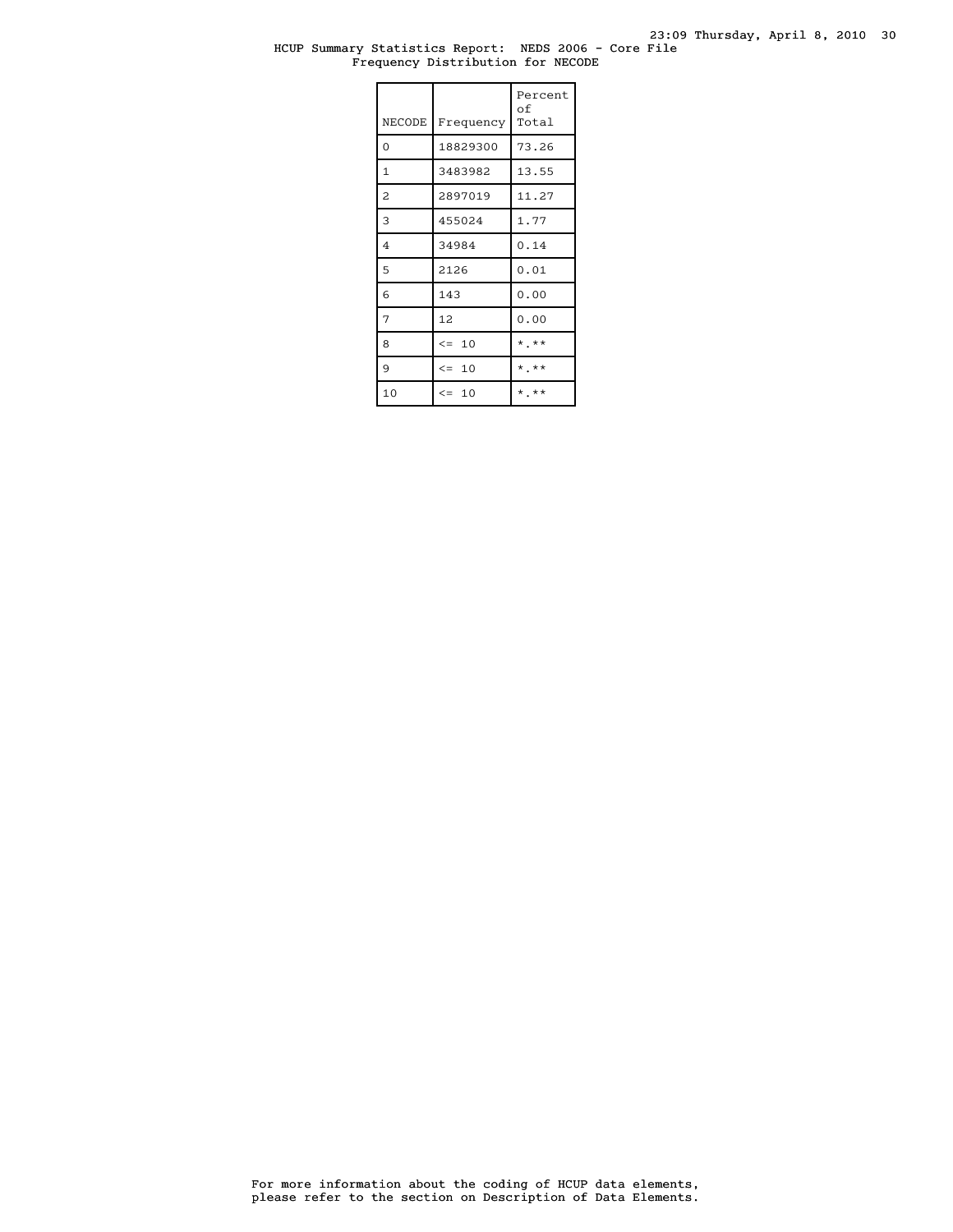# HCUP Summary Statistics Report: NEDS 2006 - Core File Frequency Distribution for PAY1

| PAY1                 | Frequency | Percent<br>оf<br>Total |
|----------------------|-----------|------------------------|
| .: Missing           | 59695     | 0.23                   |
| .A: Invalid          | 32766     | 0.13                   |
| 1: Medicare          | 5210807   | 20.27                  |
| 2: Medicaid          | 5629709   | 21.90                  |
| 3: Private insurance | 8914706   | 34.68                  |
| 4: Self-pay          | 4233123   | 16.47                  |
| 5: No charge         | 254957    | 0.99                   |
| $6:$ Other           | 1366834   | 5.32                   |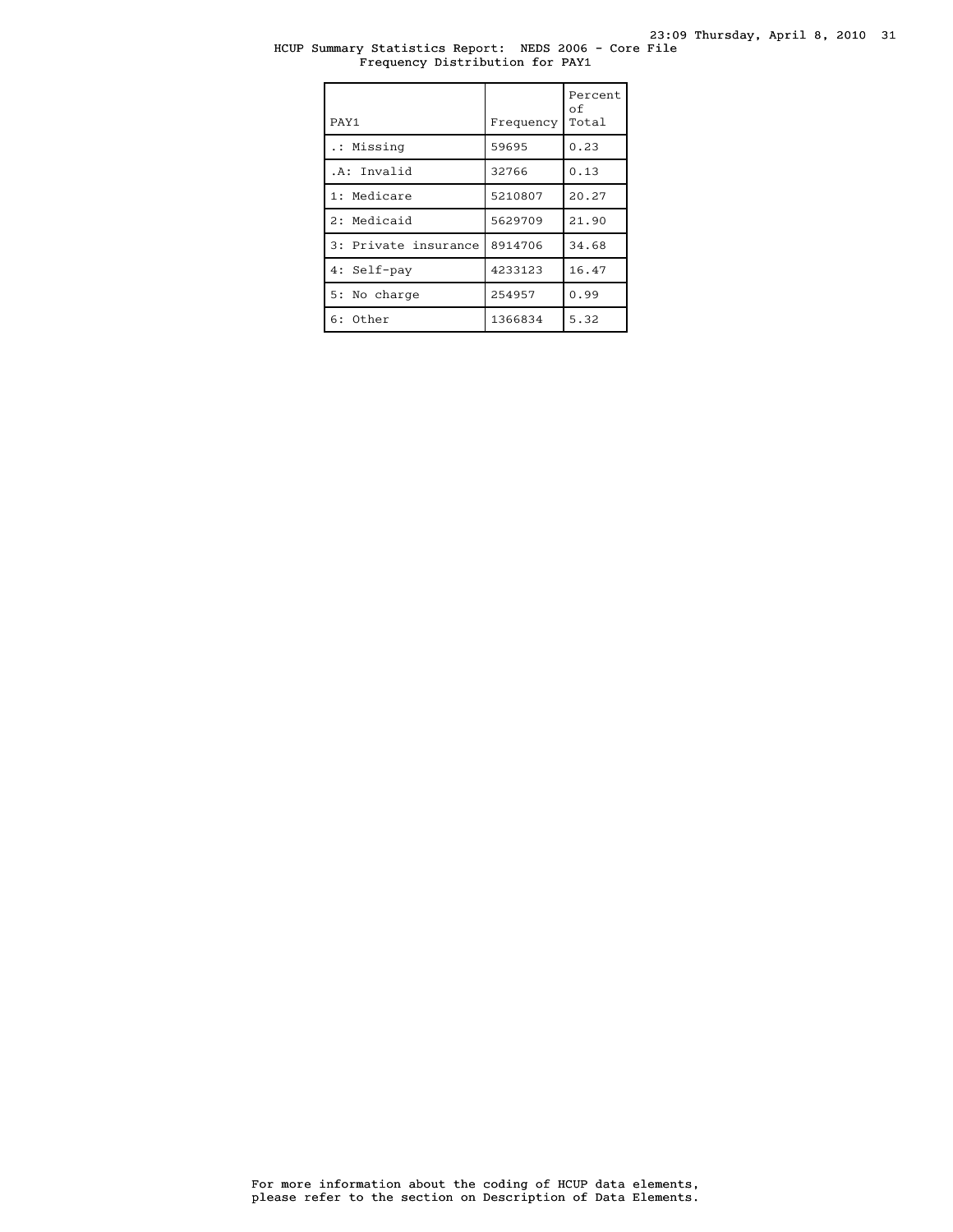# HCUP Summary Statistics Report: NEDS 2006 - Core File Frequency Distribution for PAY2

| PAY <sub>2</sub>     | Frequency | Percent<br>оf<br>Total |
|----------------------|-----------|------------------------|
| .: Missing           | 19784894  | 76.98                  |
| .A: Invalid          | 399904    | 1.56                   |
| 1: Medicare          | 510786    | 1.99                   |
| 2: Medicaid          | 1259381   | 4.90                   |
| 3: Private insurance | 1685762   | 6.56                   |
| 4: Self-pay          | 1661976   | 6.47                   |
| 5: No charge         | 89737     | 0.35                   |
| $6:$ Other           | 310157    | 1.21                   |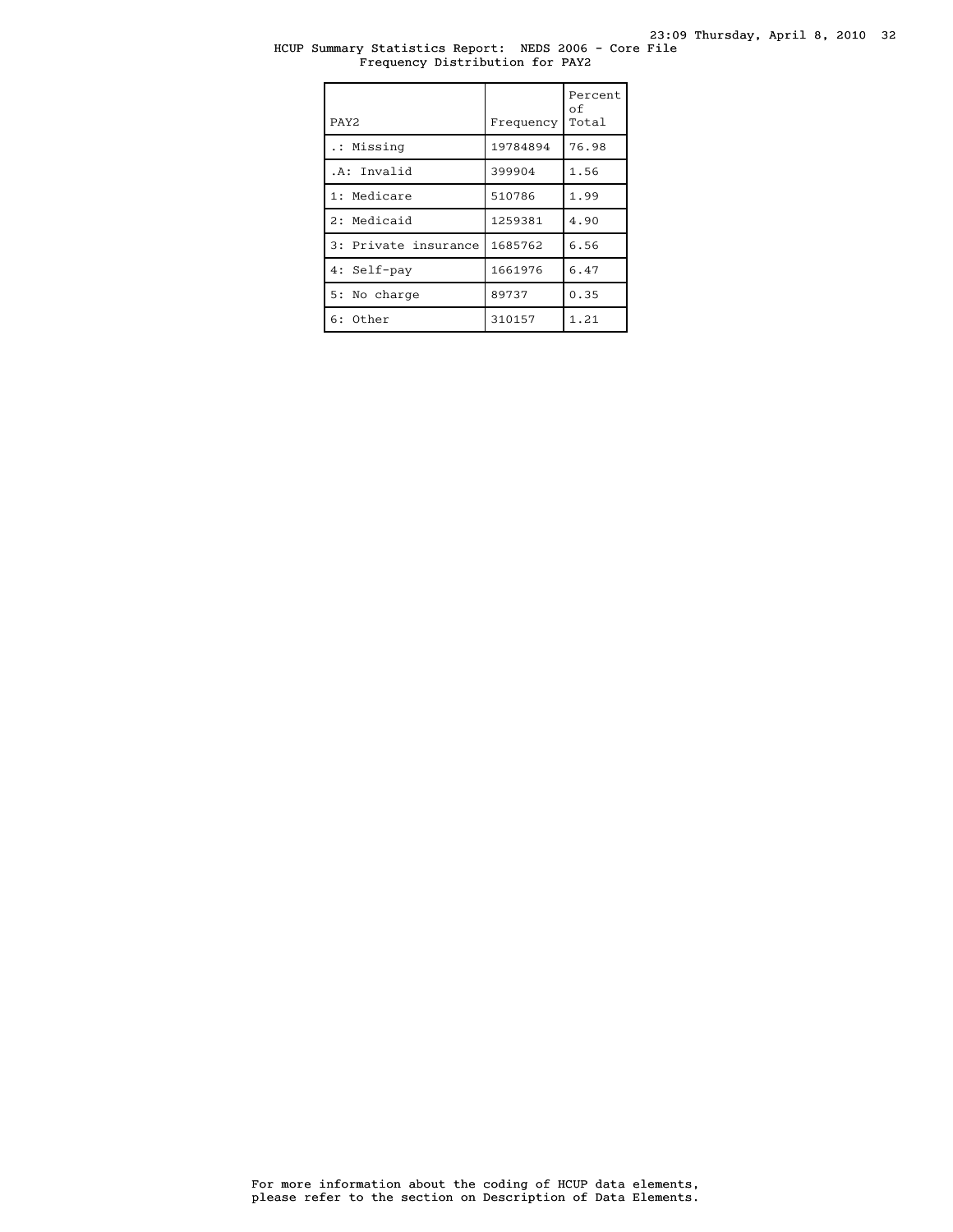# HCUP Summary Statistics Report: NEDS 2006 - Core File Frequency Distribution for PL\_NCHS2006

| PL NCHS2006            | Frequency | Percent<br>of<br>Total |
|------------------------|-----------|------------------------|
| .: Missing             | 150895    | 0.59                   |
| 1: Large Central Metro | 6006257   | 23.37                  |
| 2: Large Fringe Metro  | 6615907   | 25.74                  |
| 3: Medium Metro        | 5887382   | 22.91                  |
| 4: Small Metro         | 2376436   | 9.25                   |
| 5: Micropolitan        | 2902122   | 11.29                  |
| 6: Noncore             | 1763598   | 6.86                   |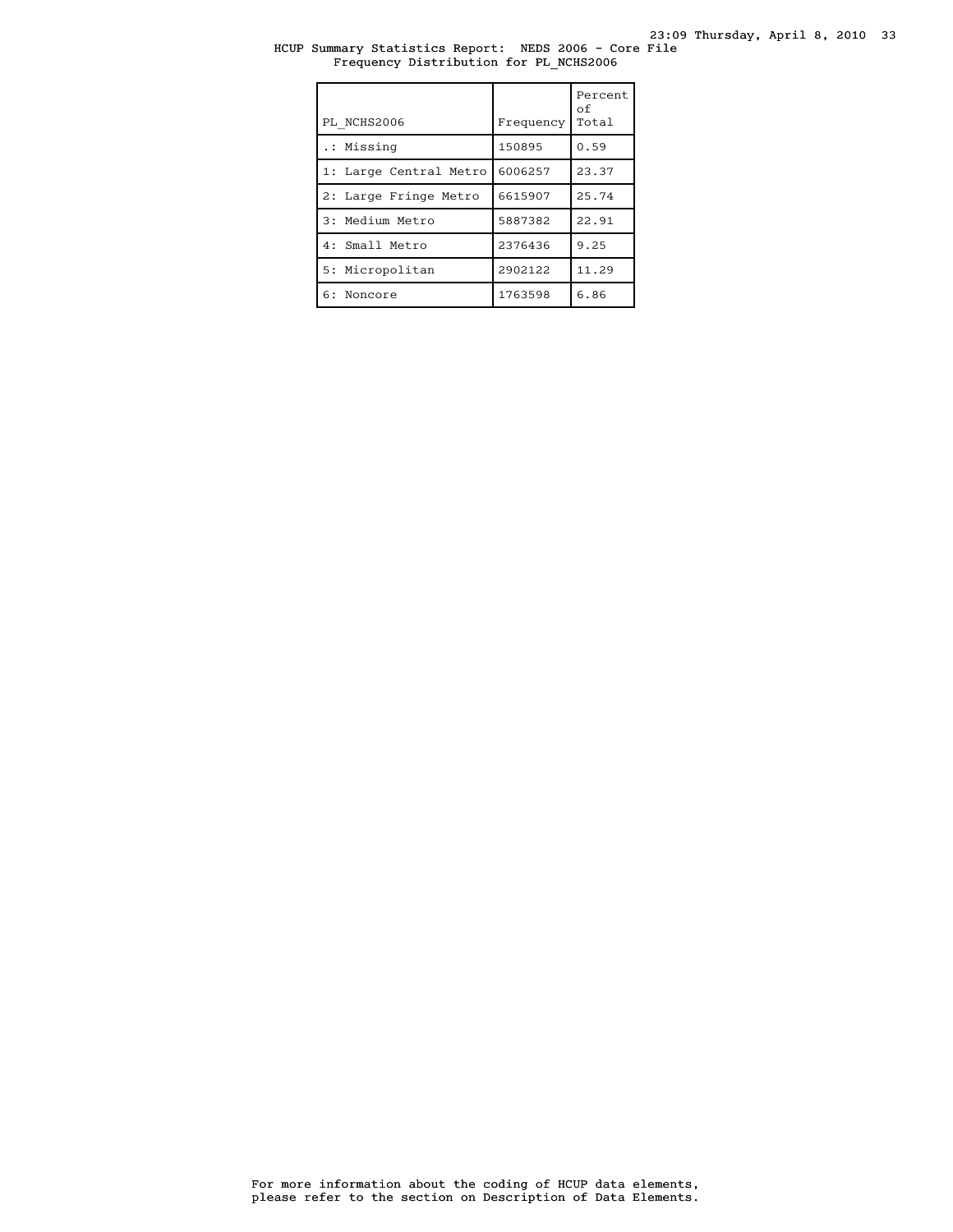# HCUP Summary Statistics Report: NEDS 2006 - Core File Frequency Distribution for TOTCHG\_ED

| TOTCHG ED              | Frequency | Percent<br>оf<br>Total |
|------------------------|-----------|------------------------|
| .: Missing             | 5258560   | 20.46                  |
| .A: Invalid            | 28        | 0.00                   |
| .C: Inconsistent       | 50959     | 0.20                   |
| $$25-$<br>\$1,000      | 12462531  | 48.49                  |
| \$5,000<br>$$1,001-$   | 7101862   | 27.63                  |
| \$10,000<br>$$5,001-$  | 653119    | 2.54                   |
| \$50,000<br>$$10,001-$ | 175538    | 0.68                   |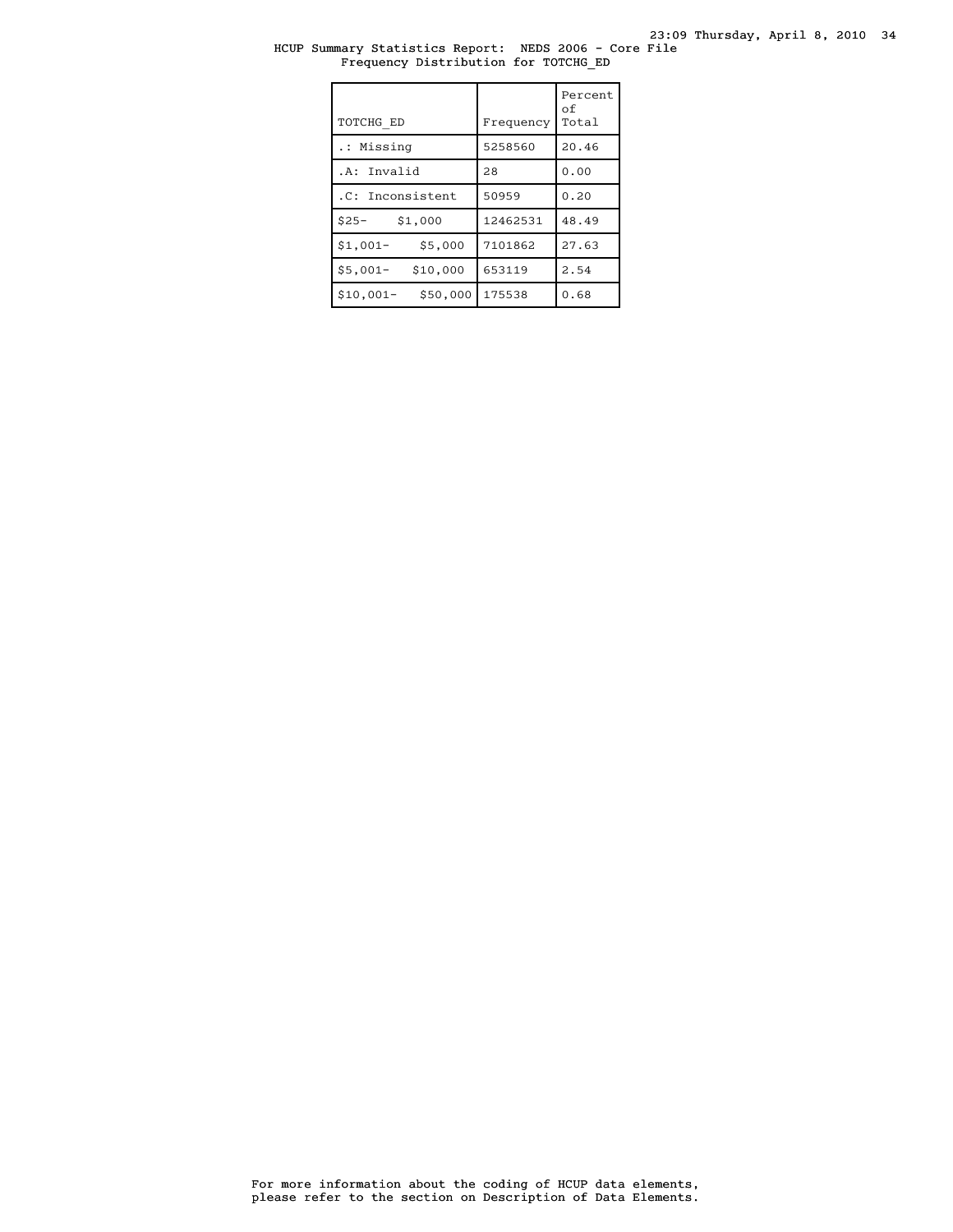# HCUP Summary Statistics Report: NEDS 2006 - Core File Frequency Distribution for YEAR

|  | YEAR Frequency | Percent<br>οf<br>Total |
|--|----------------|------------------------|
|  | 2006 25702597  | 100.00                 |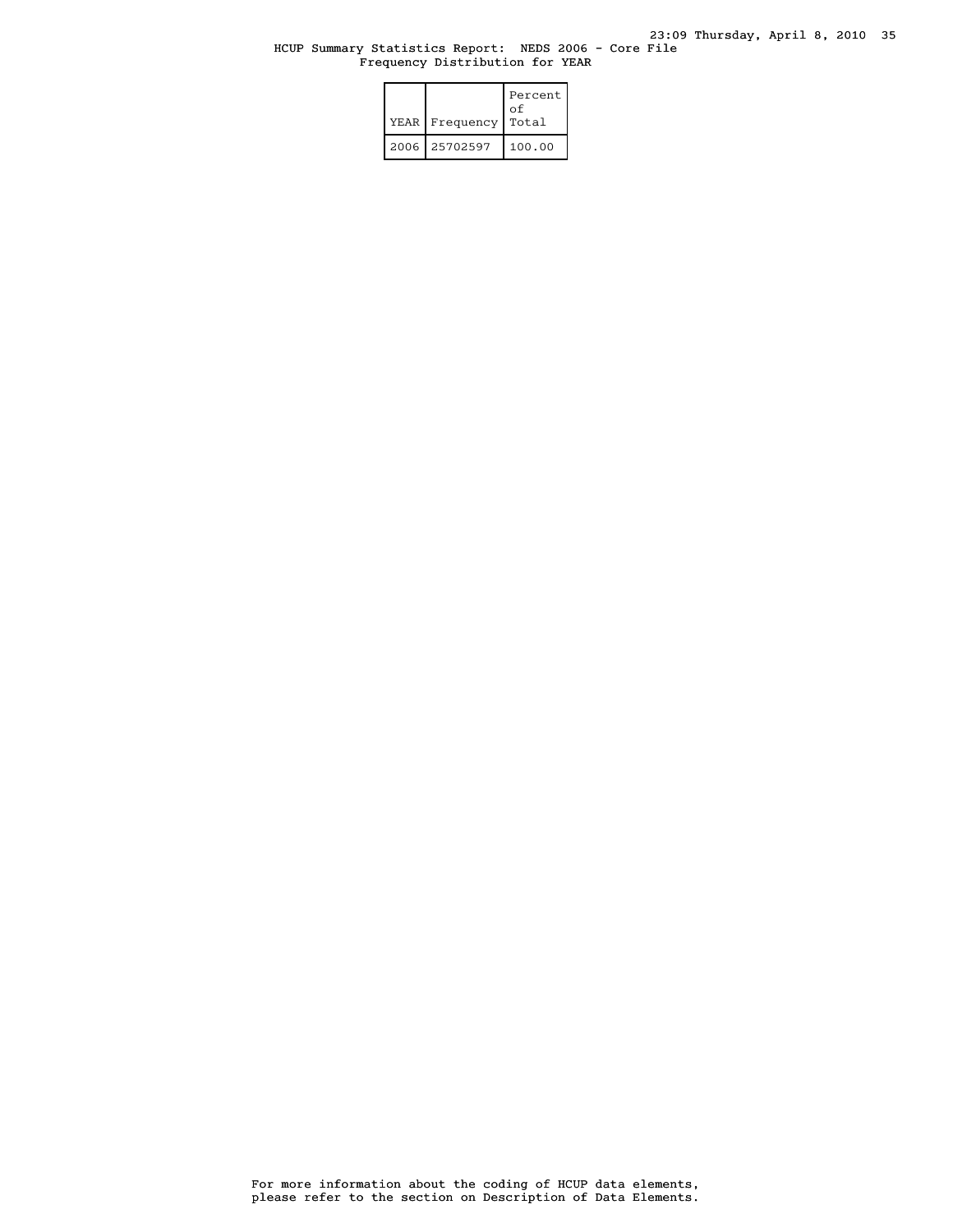# HCUP Summary Statistics Report: NEDS 2006 - Core File Frequency Distribution for ZIPINC\_QRTL

| ZIPINC QRTL        | Frequency | Percent<br>οf<br>Total |
|--------------------|-----------|------------------------|
| A                  | 3002      | 0.01                   |
| .: Missing         | 576098    | 2.24                   |
| 1: First quartile  | 7684780   | 29.90                  |
| 2: Second quartile | 6818484   | 26.53                  |
| 3: Third quartile  | 5890000   | 22.92                  |
| 4: Fourth quartile | 4730233   | 18.40                  |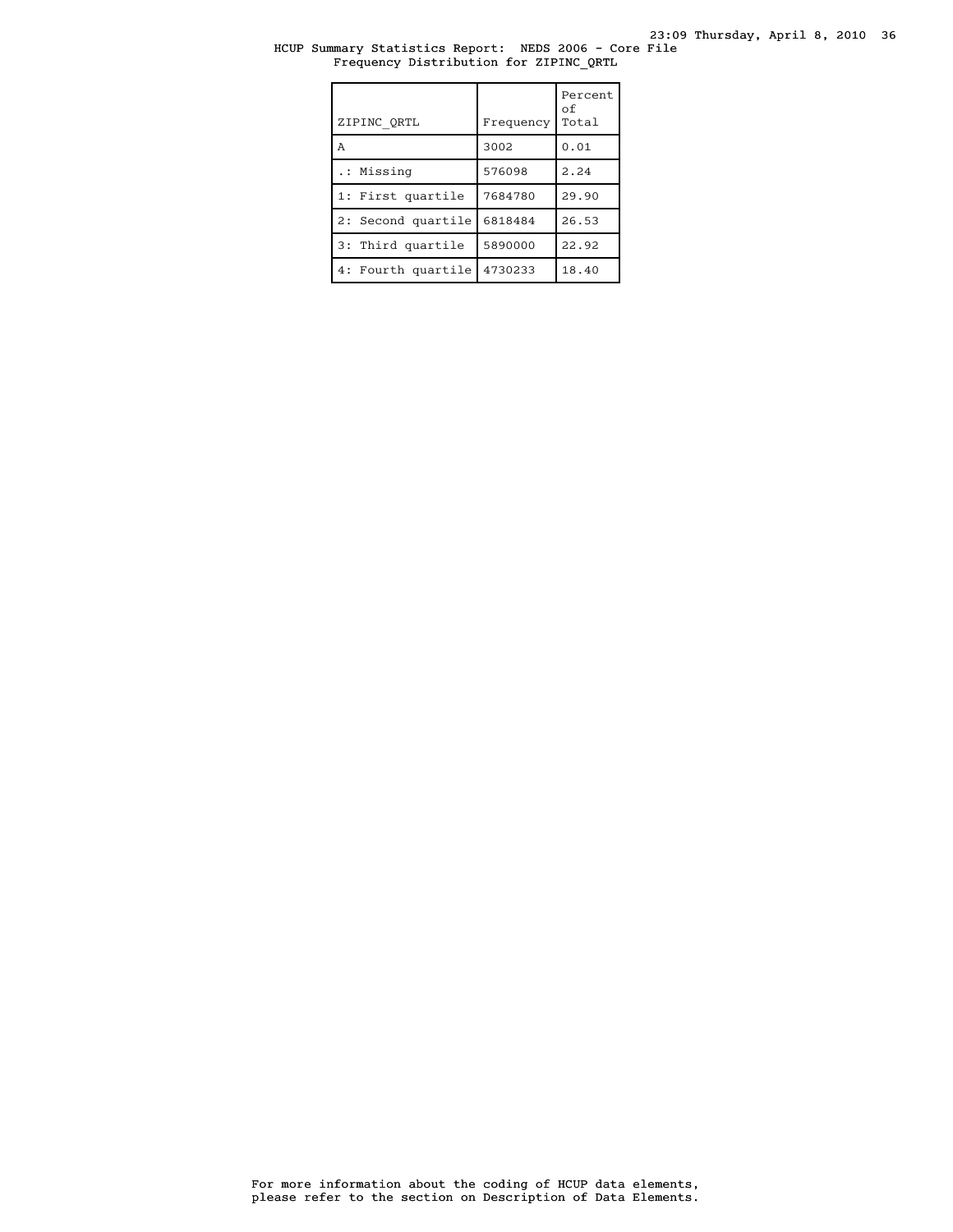Variable: DISCWT (Weight to ED Visits in AHA universe)

| Moments         |            |                  |            |  |
|-----------------|------------|------------------|------------|--|
| N               | 25702597   | Sum Weights      | 25702597   |  |
| Mean            | 4.67010201 | Sum Observations |            |  |
| Std Deviation   | 1.34971072 | Variance         | 1.82171903 |  |
| Skewness        | 5.0259944  | Kurtosis         | 65.2398621 |  |
| Uncorrected SS  | 607392766  | Corrected SS     | 46822908.4 |  |
| Coeff Variation | 28.9010972 | Std Error Mean   | 0.00026623 |  |

| Basic Statistical Measures             |  |                        |          |  |
|----------------------------------------|--|------------------------|----------|--|
| Location                               |  | Variability            |          |  |
| Mean                                   |  | 4.670102 Std Deviation | 1.34971  |  |
| Median<br>4.551450<br>Mode<br>2.959860 |  | Variance               | 1.82172  |  |
|                                        |  | Range                  | 25.17007 |  |
|                                        |  | Interquartile Range    | 0.89619  |  |

| Tests for Location: Mu0=0 |   |           |                        |          |  |  |
|---------------------------|---|-----------|------------------------|----------|--|--|
| Test                      |   | Statistic | p Value                |          |  |  |
| Student's $t$   t         |   |           | $17541.8$ Pr >  t      | < 0.0001 |  |  |
| Sign                      | M |           | $12851299$ Pr >=  M    | < .0001  |  |  |
| Signed Rank $S$           |   |           | 1.652E14   Pr >= $ S $ | < .0001  |  |  |

| Quantiles (Definition 5) |          |
|--------------------------|----------|
| Ouantile                 | Estimate |
| 100% Max                 | 27.19417 |
| 99%                      | 9.98735  |
| 95%                      | 6.36642  |
| 90%                      | 5.83647  |
| 75% 03                   | 5.14027  |
| 50% Median               | 4.55145  |
| 25% 01                   | 4.24408  |
| 10%                      | 3.27360  |
| 5%                       | 2.95986  |
| 1%                       | 2.52237  |
| 0% Min                   | 2.02411  |

please refer to the section on Description of Data Elements. For more information about the coding of HCUP data elements,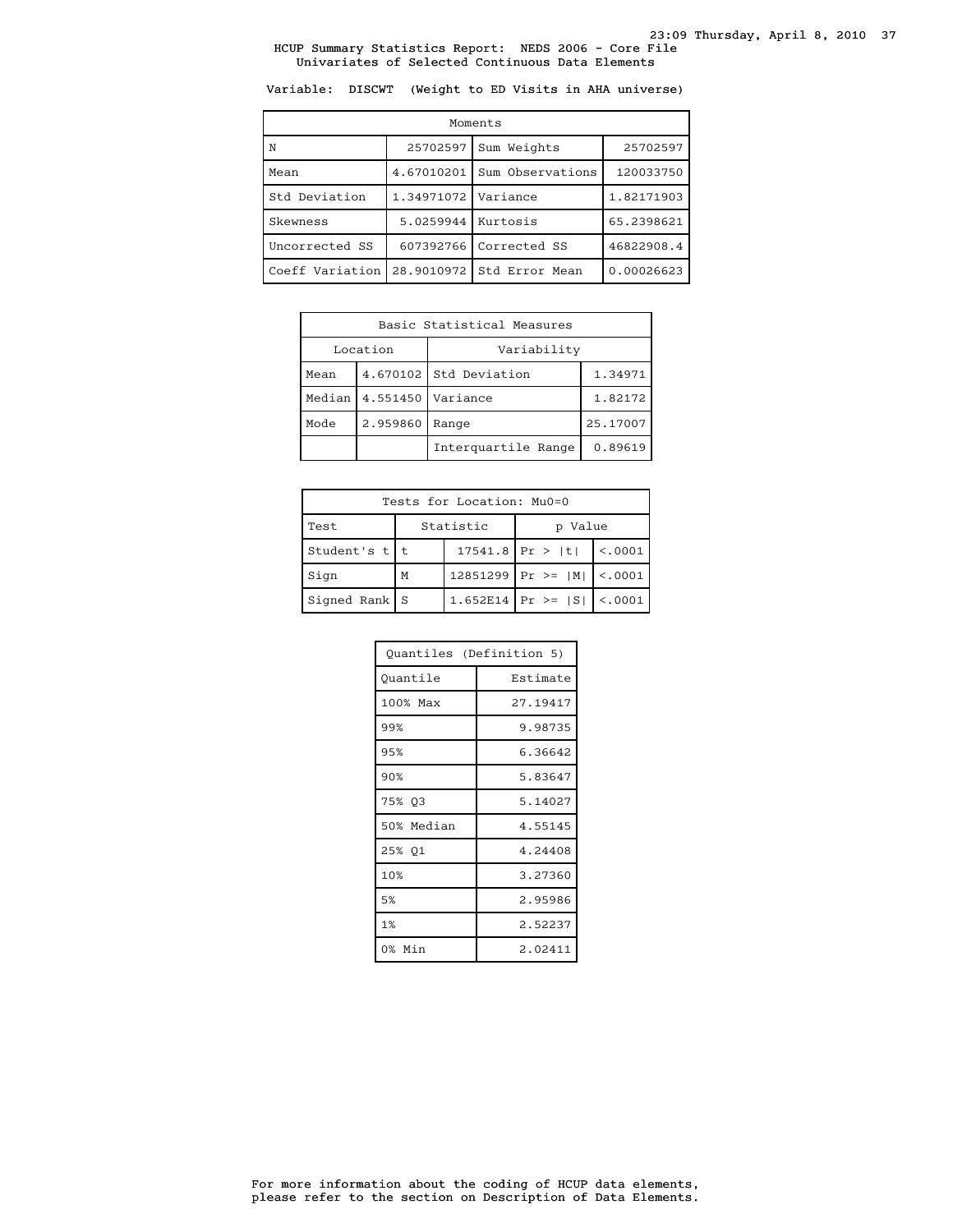Variable: AGE (Age in years at admission)

| Moments         |            |                  |              |  |
|-----------------|------------|------------------|--------------|--|
| N               | 25701561   | Sum Weights      | 25701561     |  |
| Mean            | 37.918534  | Sum Observations | 974565514    |  |
| Std Deviation   | 24.4601064 | Variance         | 598.296807   |  |
| Skewness        | 0.35043469 | Kurtosis         | $-0.7471926$ |  |
| Uncorrected SS  | 5.23313E10 | Corrected SS     | 1.53772E10   |  |
| Coeff Variation | 64.506994  | Std Error Mean   | 0.00482479   |  |

| Basic Statistical Measures |                          |                        |           |  |
|----------------------------|--------------------------|------------------------|-----------|--|
| Location                   |                          | Variability            |           |  |
| Mean                       |                          | 37.91853 Std Deviation | 24.46011  |  |
|                            | Median 35.00000 Variance |                        | 598.29681 |  |
| 0.00000<br>Mode            |                          | Range                  | 124.00000 |  |
|                            |                          | Interguartile Range    | 36,00000  |  |

| Tests for Location: Mu0=0 |   |                     |                                 |         |  |
|---------------------------|---|---------------------|---------------------------------|---------|--|
| Test                      |   | Statistic           | Value<br>D                      |         |  |
| Student's t t             |   | 7859.102   Pr >   t |                                 | < 0.001 |  |
| Sign                      | М |                     | 12471984 Pr >= $ M $ <.0001     |         |  |
| $Signal Rank$ S           |   |                     | 1.556E14   Pr >= $ S $   <.0001 |         |  |

| Quantiles (Definition 5) |              |
|--------------------------|--------------|
| Quantile                 | Estimate     |
| 100% Max                 | 124          |
| 99%                      | 91           |
| 95%                      | 82           |
| 90%                      | 75           |
| 75% Q3                   | 55           |
| 50% Median               | 35           |
| 25% Q1                   | 19           |
| 10%                      | 5            |
| 5%                       | $\mathbf{1}$ |
| 1%                       | 0            |
| 0% Min                   |              |

| Missing Values   |       |            |                            |  |
|------------------|-------|------------|----------------------------|--|
|                  |       | Percent Of |                            |  |
| Missing<br>Value | Count | All Obs    | Missing<br>0 <sub>bs</sub> |  |
|                  | 174   | 0.00       | 16.80                      |  |
| C                | 862   | 0.00       | 83.20                      |  |
| Total            | 1036  | 0.00       | 100.00                     |  |

please refer to the section on Description of Data Elements. For more information about the coding of HCUP data elements,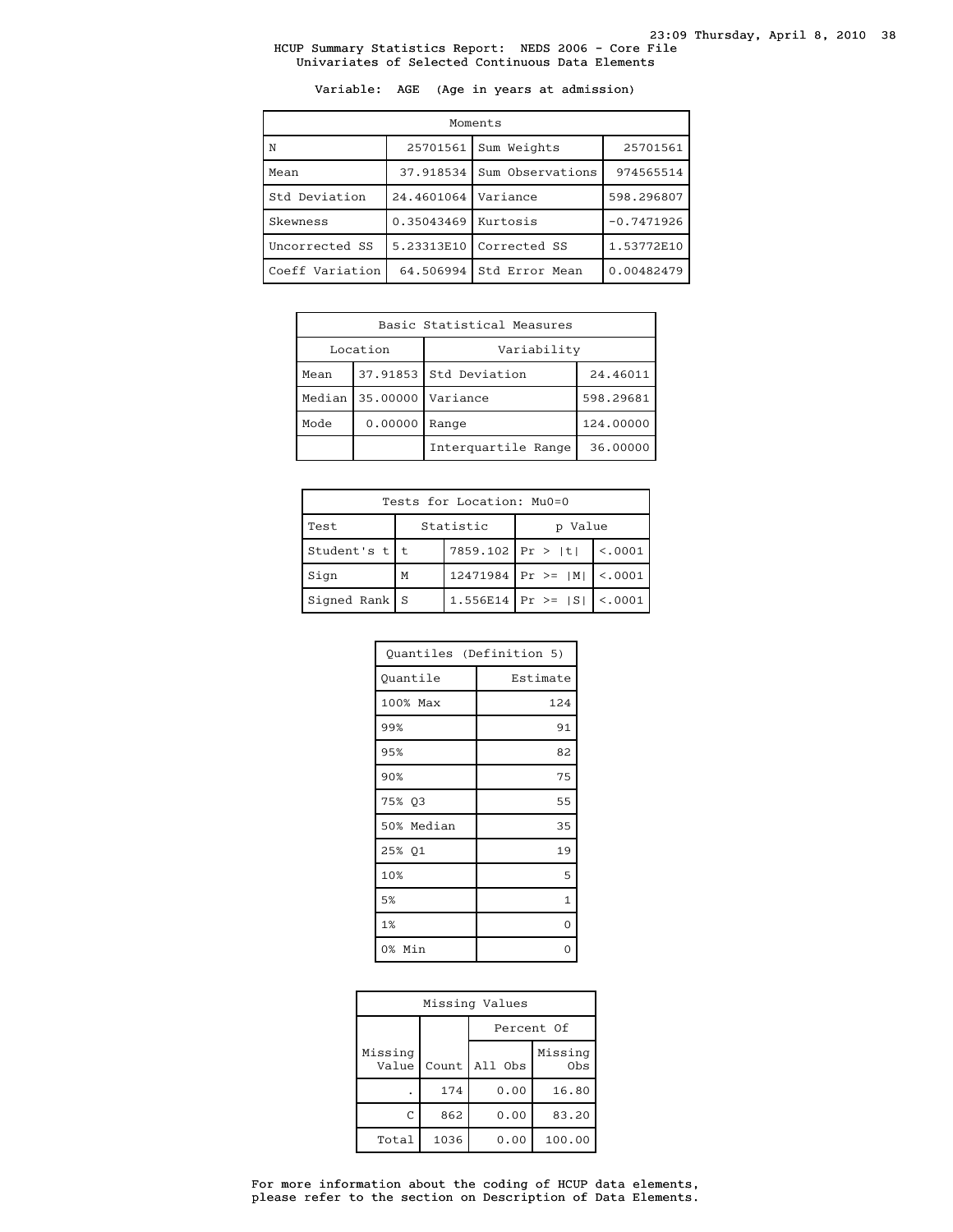Variable: TOTCHG\_ED (Total charge for ED services)

| Moments         |                         |                  |            |  |
|-----------------|-------------------------|------------------|------------|--|
| N               | 20393050<br>Sum Weights |                  | 20393050   |  |
| Mean            | 1333.60166              | Sum Observations | 2.71962E10 |  |
| Std Deviation   | 1922.94107              | Variance         | 3697702.36 |  |
| Skewness        | 5.53286486              | Kurtosis         | 56.0266752 |  |
| Uncorrected SS  | 1.11676E14              | Corrected SS     | 7.54074E13 |  |
| Coeff Variation | 144.191562              | Std Error Mean   | 0.42581885 |  |

| Basic Statistical Measures |         |                        |         |  |  |  |
|----------------------------|---------|------------------------|---------|--|--|--|
| Location                   |         | Variability            |         |  |  |  |
| Mean                       |         | 1333.602 Std Deviation | 1923    |  |  |  |
| Median                     | 753.000 | Variance               | 3697702 |  |  |  |
| Mode                       | 148.000 | Range                  | 49963   |  |  |  |
|                            |         | Interquartile Range    | 1128    |  |  |  |

| Tests for Location: Mu0=0 |           |                    |                                 |          |  |  |  |  |
|---------------------------|-----------|--------------------|---------------------------------|----------|--|--|--|--|
| Test                      | Statistic |                    | Value                           |          |  |  |  |  |
| Student's $t$   t         |           | $3131.852$ Pr >  t |                                 | < 0.0001 |  |  |  |  |
| Sign                      | M         |                    | 10196525   Pr >= $ M $   <.0001 |          |  |  |  |  |
| $Signal Rank$ S           |           |                    | 1.04E14 $ Pr \ge  S $ <.0001    |          |  |  |  |  |

| Quantiles (Definition 5) |          |  |  |
|--------------------------|----------|--|--|
| Quantile                 | Estimate |  |  |
| 100% Max                 | 49988    |  |  |
| 99%                      | 9412     |  |  |
| 95%                      | 4474     |  |  |
| 90%                      | 2942     |  |  |
| 75% Q3                   | 1503     |  |  |
| 50% Median               | 753      |  |  |
| 25% 01                   | 375      |  |  |
| 10%                      | 200      |  |  |
| 5%                       | 140      |  |  |
| 1%                       | 77       |  |  |
| 0% Min                   | 25       |  |  |